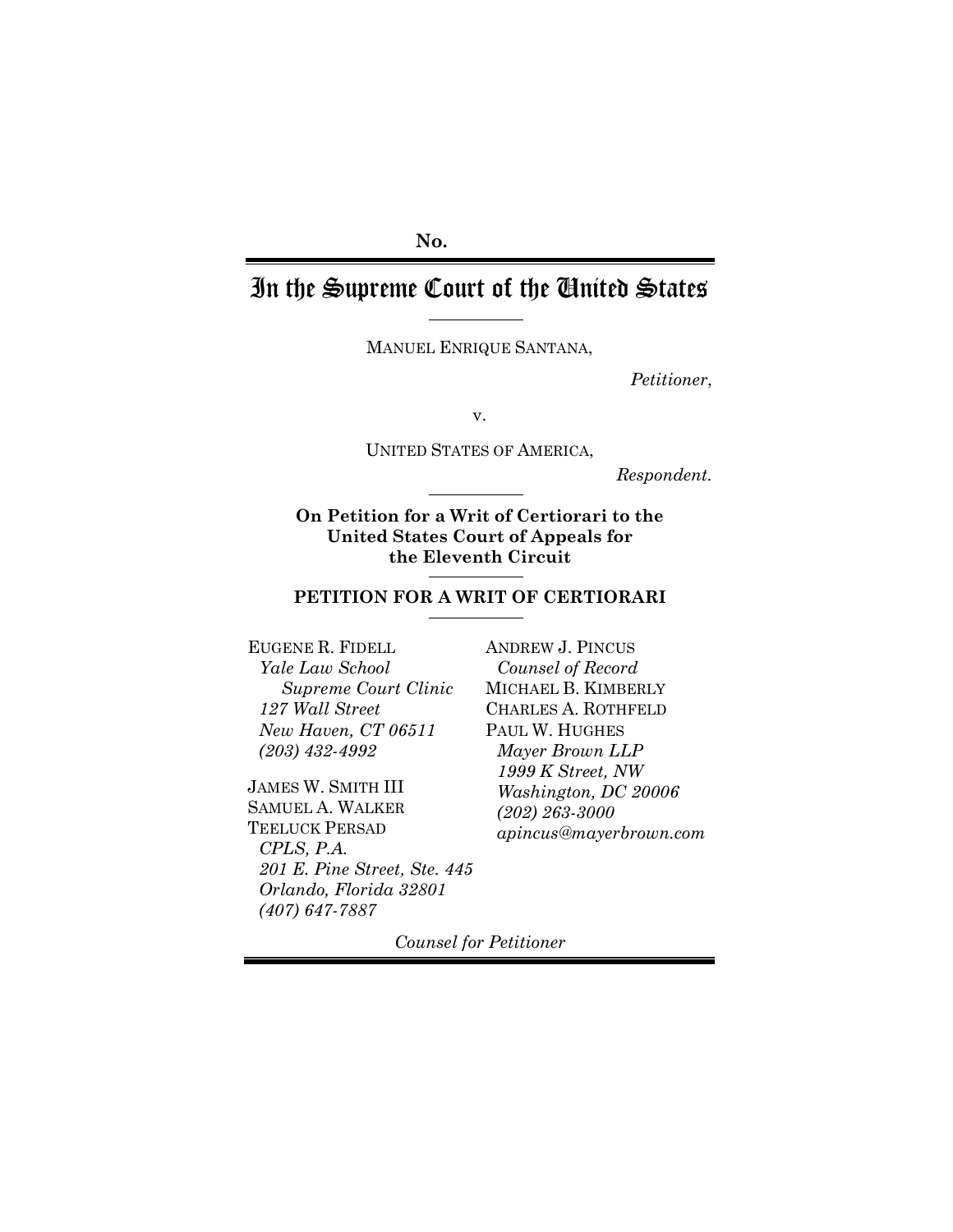#### **QUESTION PRESENTED**

The federal aggravated identity theft statute imposes an additional mandatory two-year prison sentence on anyone who "knowingly transfers, possesses, or uses, without lawful authority, a means of identification of another person" during and in relation to specified felony offenses. 18 U.S.C. § 1028A(a)(1). Under the statute, "means of identification" is defined as "any name or number that may be used, alone or in conjunction with any other information, *to identify a specific individual*." *Id.* § 1028(d)(7) (emphasis added).

There is an acknowledged conflict among the courts of appeals as to whether a defendant's use of a person's name—be it typed or handwritten—constitutes the "use[]" of a "means of identification" under the aggravated identity theft statute.

The question presented is:

Whether the use of a name, without more, constitutes the use of a "means of identification of another person" under 18 U.S.C. § 1028A.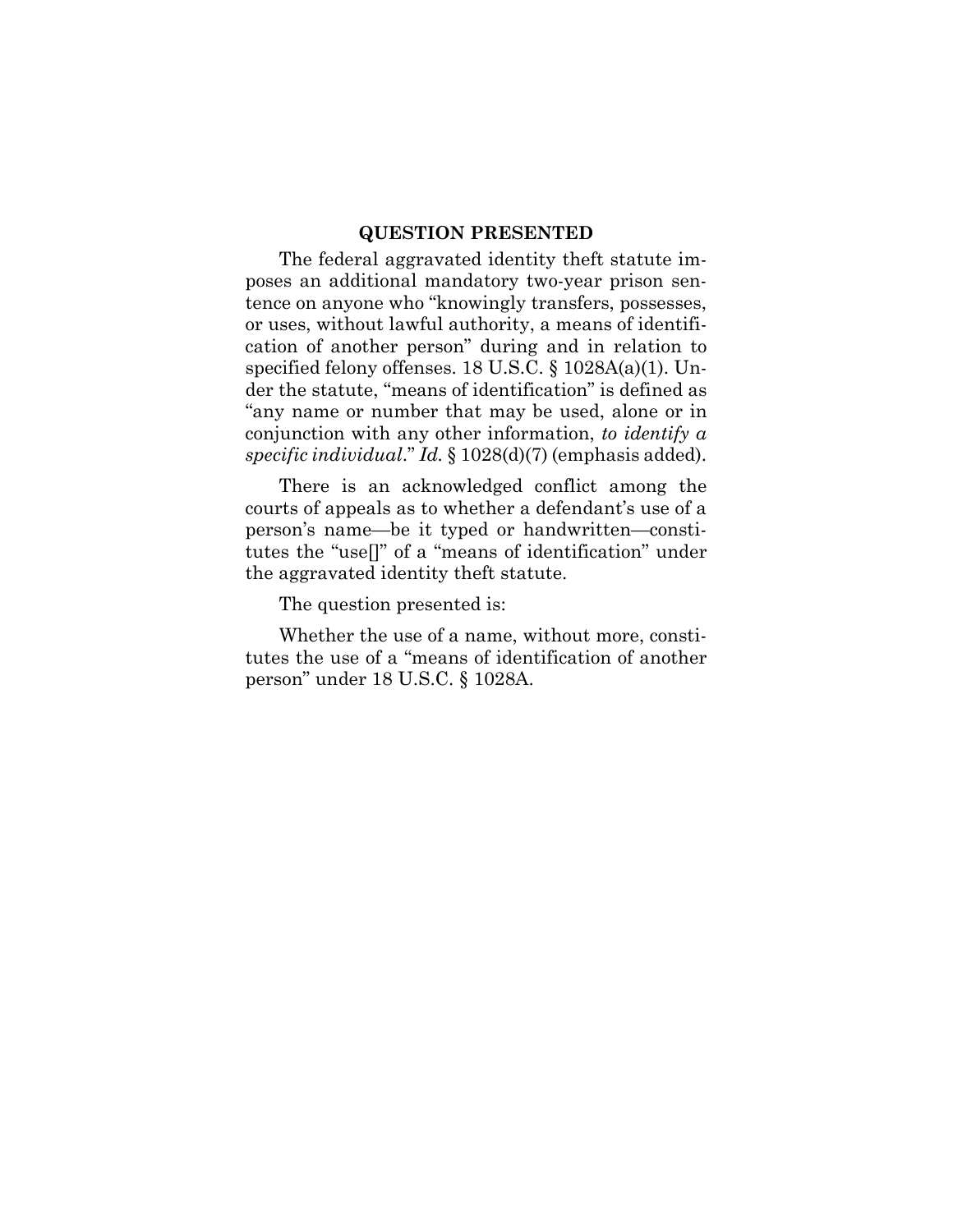## **TABLE OF CONTENTS**

| STATUTORY PROVISIONS INVOLVED 1                       |
|-------------------------------------------------------|
|                                                       |
|                                                       |
|                                                       |
|                                                       |
| REASONS FOR GRANTING THE PETITION 6                   |
| A. The circuits are divided over whether a            |
| name alone constitutes a "means of                    |
|                                                       |
| 1. The Fourth Circuit holds that a name               |
| alone is insufficient to constitute a                 |
|                                                       |
| Six courts of appeals have held that a<br>2.          |
| name alone is sufficient to constitute a              |
|                                                       |
|                                                       |
| C. The use of a name alone is not the use             |
| of a "means of identification" under                  |
|                                                       |
| 1. A name alone cannot identify a                     |
|                                                       |
| The historical context of Section 1028<br>$2^{\circ}$ |
| and Section 1028A supports this                       |
|                                                       |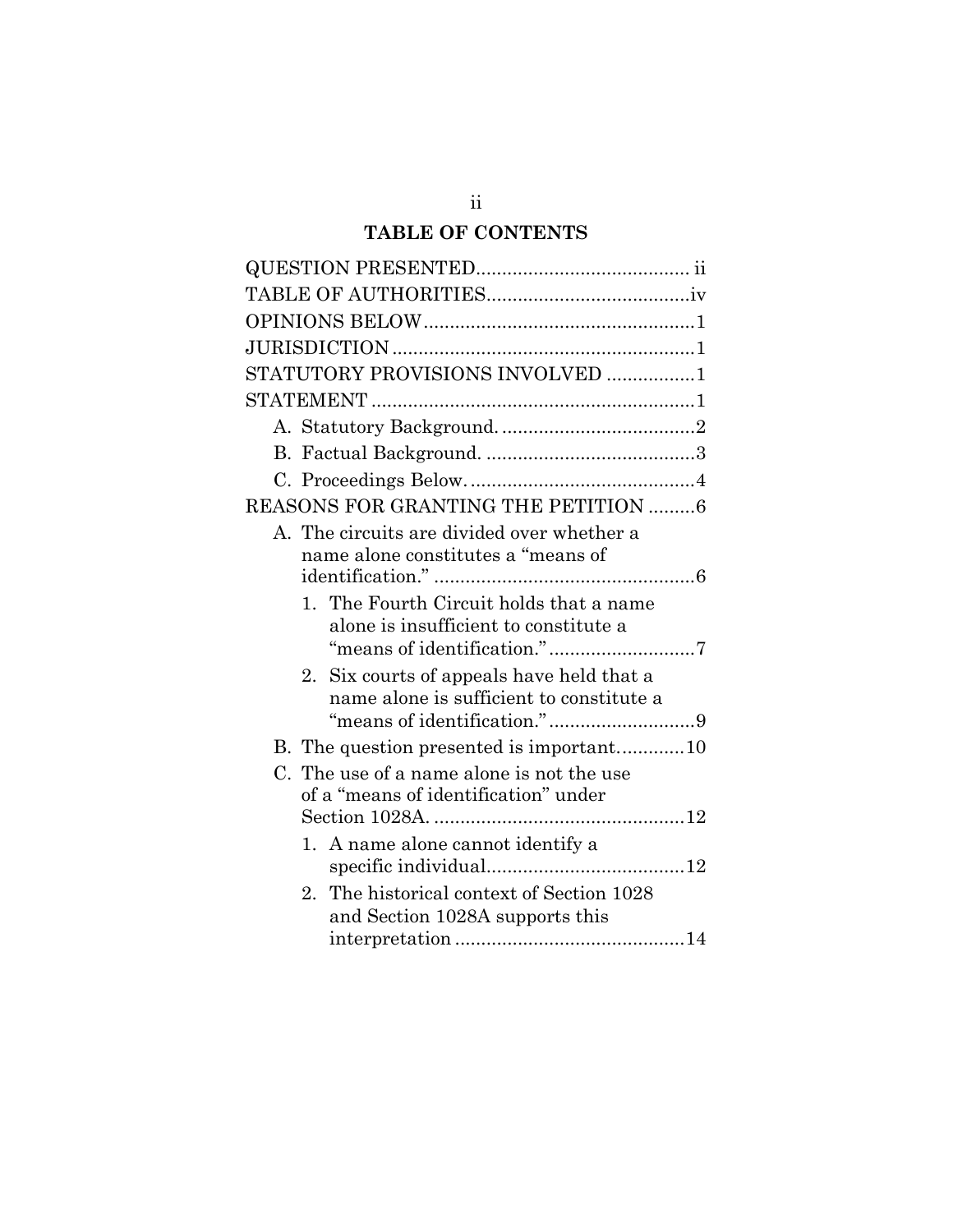| 3. Interpreting Section 1028A to      |  |
|---------------------------------------|--|
| encompass the use of a name alone     |  |
| will federalize numerous crimes       |  |
| traditionally policed by the States16 |  |
|                                       |  |
|                                       |  |
|                                       |  |
|                                       |  |
| Appendix D – statutory provisions39a  |  |

# iii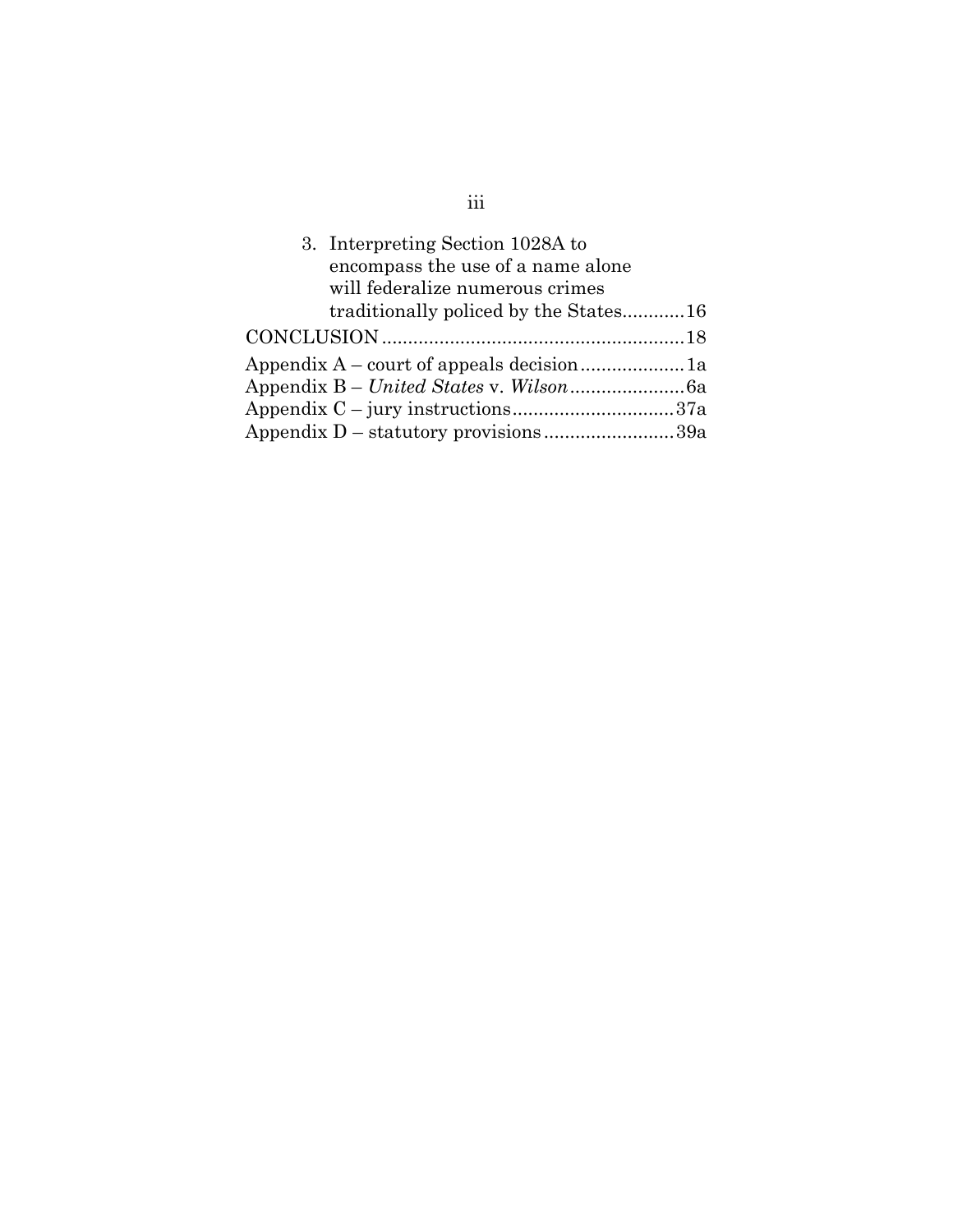## **TABLE OF AUTHORITIES**

## **Cases**

| Bond v. United States,                      |
|---------------------------------------------|
|                                             |
| Jones v. United States,                     |
|                                             |
| Loughrin v. United States,                  |
|                                             |
| Rewis v. United States,                     |
|                                             |
| Tinoco v. United States,                    |
| 2016 WL 5957622 (E.D.N.C. Sept. 8, 2016)11  |
| United States v. Barnette,                  |
| 2015 WL 3879875 (W.D. Va. June 23, 2015) 11 |
| United States v. Bass,                      |
|                                             |
| United States v. Blixt,                     |
|                                             |
| United States v. Camick,                    |
| 2014 WL 1356056 (D. Kan. Apr. 7, 2014)  11  |
| United States v. De La Cruz,                |
| 2014 WL 3925497 (D. Mass Aug. 12, 2014) 11  |
| United States v. Duong,                     |
| 2014 WL 2159274 (N.D. Cal. May 23, 2014)11  |
| United States v. Forest,                    |
| 2010 WL 2399554 (D. Me. June 11, 2010)  11  |
| United States v. Franklin,                  |
| 2011 WL 3424448 (C.D. Cal. Aug. 5, 2011)11  |
| United States v. Griffiths,                 |
| 2010 WL 2652341 (N.D. Fla. July 1, 2010)11  |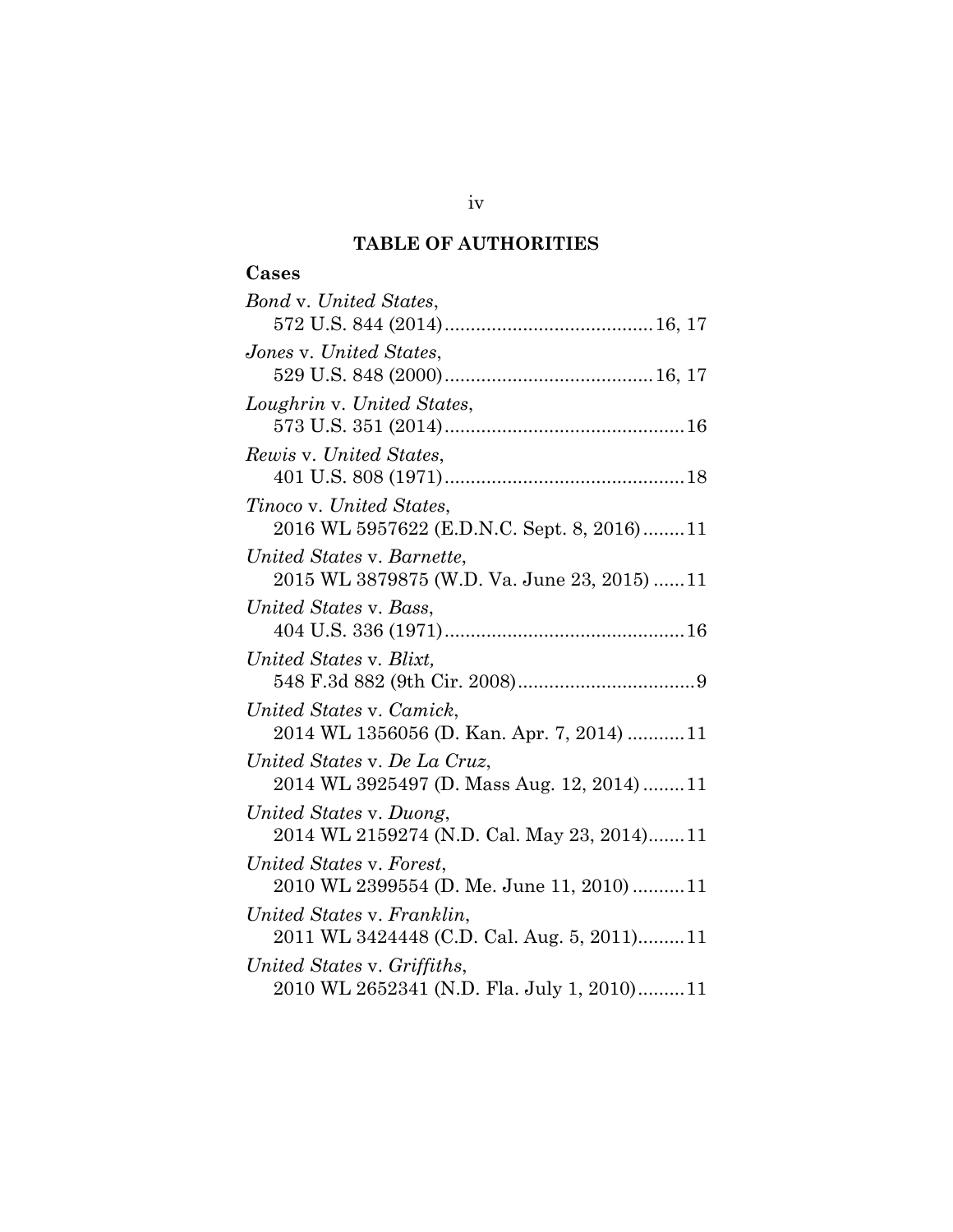### **Cases—continued**

*United States* v. *Halali*, 2017 WL 3232566 (N.D. Cal. July 28, 2017) ....... 11 *United States* v. *Hanson*, 2009 WL 2460887 (C.D. Cal. Aug. 6, 2009).........11 *United States* v. *Jenkins*, 2013 WL 3245206 (M.D. Ga. June 26, 2013) ...... 11 *United States* v. *Johnson*, 2013 WL 6002717 (D. Conn. Nov. 12, 2013) ....... 11 *United States* v. *Lawrence*, 2015 WL 856866 (S.D. W. Va. Feb. 27, 2015) ..... 11 *United States* v. *Lewis*, 2010 WL 3468668 (N.D. Fla. Sept. 1, 2010) ........ 11 *United States* v. *Mellor*, 2010 WL 3585892 (W.D. Va. Sept. 9, 2010) ........ 11 *United States* v. *Michael*, 2017 WL 1684529 (W.D. Ky. May 1, 2017) ......... 11 *United States* v*. Miller*, 734 F.3d 530 (6th Cir. 2013) ................................ 10 *United States* v*. Mitchell*, 518 F.3d 230 (4th Cir. 2008) .......................... 7, 8, 9 *United States* v*. Morel*, 885 F.3d 17 (1st Cir. 2018) .................................. 10 *United States* v*. Porter*, 745 F.3d 1035 (10th Cir. 2014) ............................ 10 *United States* v. *Recker*, 2013 WL 785643 (N.D. Iowa Mar. 1, 2013) ......... 11 *United States* v. *Reeves*, 2014 WL 7408854 (N.D. Ohio Dec. 30, 2014) ...... 11 *United States* v. *Robinson*, 2016 WL 7406980 (N.D. Cal. Dec. 22, 2016) ....... 11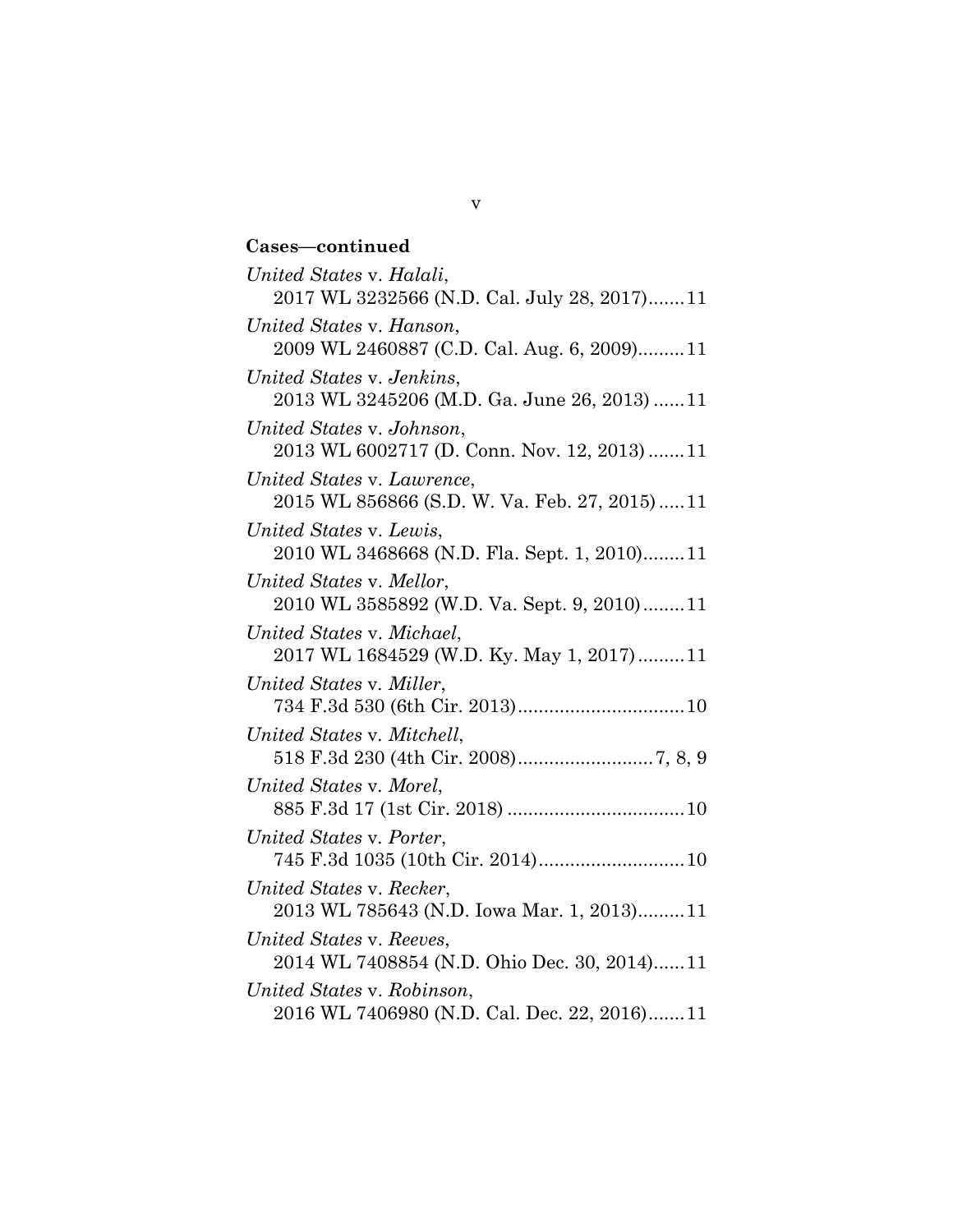## **Cases—continued** *United States* v. *Silvers*, 2016 WL 3906649 (N.D. Ind. July 18, 2016) ....... 11 *United States* v. *Sola-Cordova*, 789 F. Supp. 2d 281 (D.P.R. 2011) ...................... 11 *United States* v. *Thomas*, 227 F. Supp. 3d 981 (N.D. Ill. 2016) .................... 11 *United States* v*. Thomas*, 763 F.3d 689 (7th Cir. 2014) ................................ 10 *United States* v. *Tomasino*, 2017 WL 752151 (D.R.I. Feb. 27, 2017) .............. 11 *United States* v. *White*, 2014 WL 12703725 (M.D. Fla. Nov. 26, 2014) .... 11 *United States* v. *Wilcox*, 2010 WL 55964 (W.D. Mich. Jan. 4, 2010).......... 11 *United States* v. *Williams*, 2016 WL 4815801 (M.D. Fla. Sept. 14, 2016) ..... 11 *United States* v. *Willis*, 2016 WL 9000785 (N.D. Ga. Jan. 20, 2016) ........ 11 *United States* v. *Wilson*, 788 F.3d 1298 (11th Cir. 2015). ............................. 5 **Statutes**  18 U.S.C. § 841 ....................................................................... 4 § 1028............................................................ *passim* §1028A .......................................................... *passim* § 1028(d)(7) ..................................................... 12, 13 § 1028(d)(7)(A)-(D) ............................................... 13

# 18 U.S.C.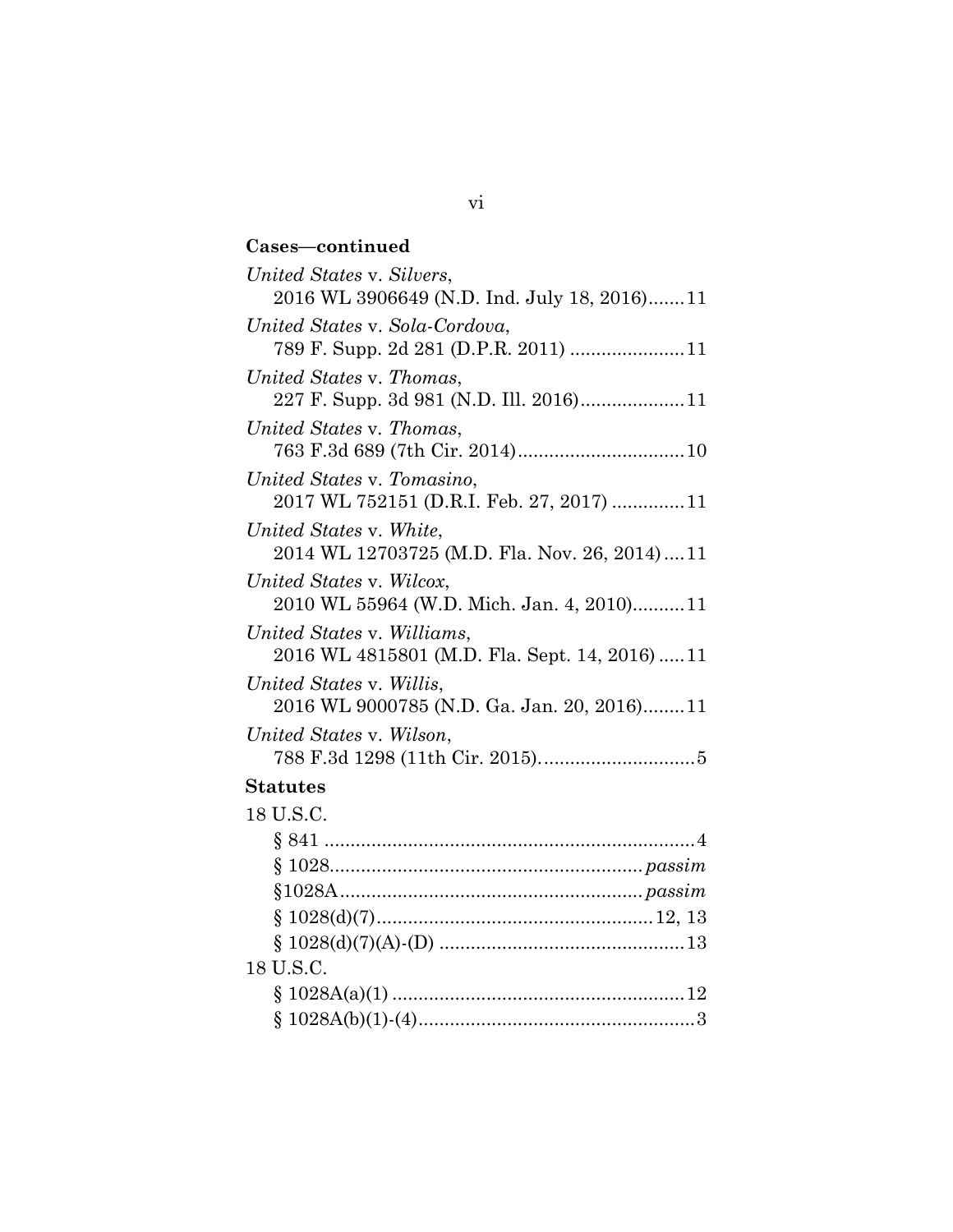## **Statutes—continued**

| False Identification Crime Control Act of    |
|----------------------------------------------|
| 1982, Pub. L. No. 97-398, 96 Stat. 20092, 14 |
| Identity Theft and Assumption Deterrence     |
| Act of 1998, Pub. L. No. 105-318, 112        |
|                                              |
| <b>Other Authorities</b>                     |
|                                              |

## vii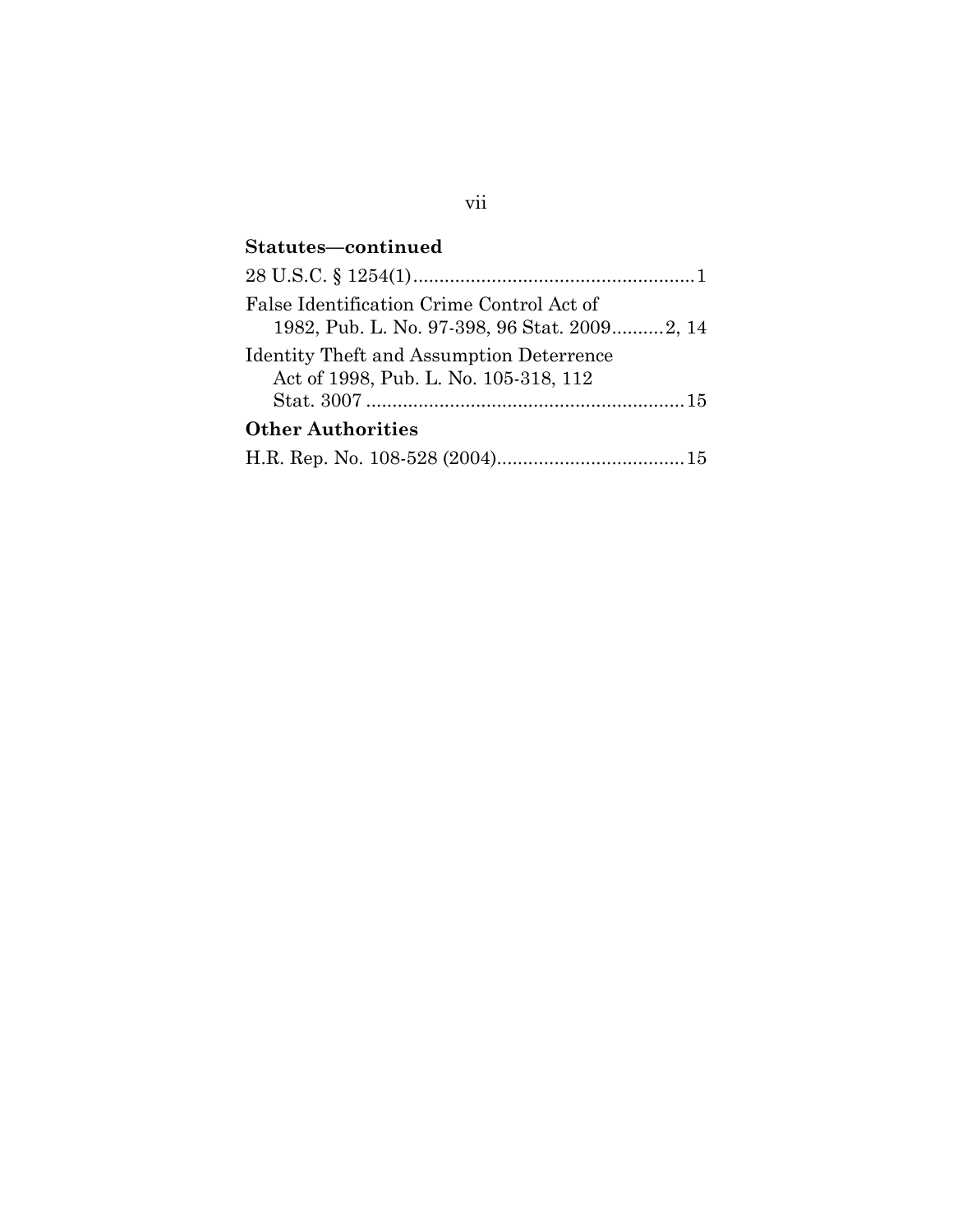#### **PETITION FOR A WRIT OF CERTIORARI**

Petitioner Manuel Enrique Santana respectfully petitions for a writ of certiorari to review the judgment of the United States Court of Appeals for the Eleventh Circuit in this case.

#### **OPINIONS BELOW**

The unpublished opinion of the court of appeals (App., *infra*, 1a-5a) is available at 2018 WL 3104395.

#### **JURISDICTION**

The court of appeals entered its judgment on June 25, 2018. On September 18, 2018, Justice Thomas entered an order extending the time for filing a petition for a writ of certiorari to and including November 22, 2018. This Court's jurisdiction rests on 28 U.S.C.  $$1254(1).$ 

#### **STATUTORY PROVISIONS INVOLVED**

The pertinent provisions of 18 U.S.C. §§ 1028 and 1028A are reproduced at App., *infra*, 39a-43a.

## **STATEMENT**

The aggravated identity theft statute, 18 U.S.C. § 1028A, imposes a mandatory two-year sentence enhancement if the government proves that the underlying offense involved "knowingly transfer[ring], possess[ing], or us[ing], without lawful authority, a means of identification of another person."

The lower courts are divided as to whether a defendant's use of a name alone constitutes the use of a "means of identification of another person" under Section 1028A. The Fourth Circuit holds that a name alone cannot constitute a "means of identification." Six other courts of appeals, including the court below, hold that the use of a name by itself is sufficient to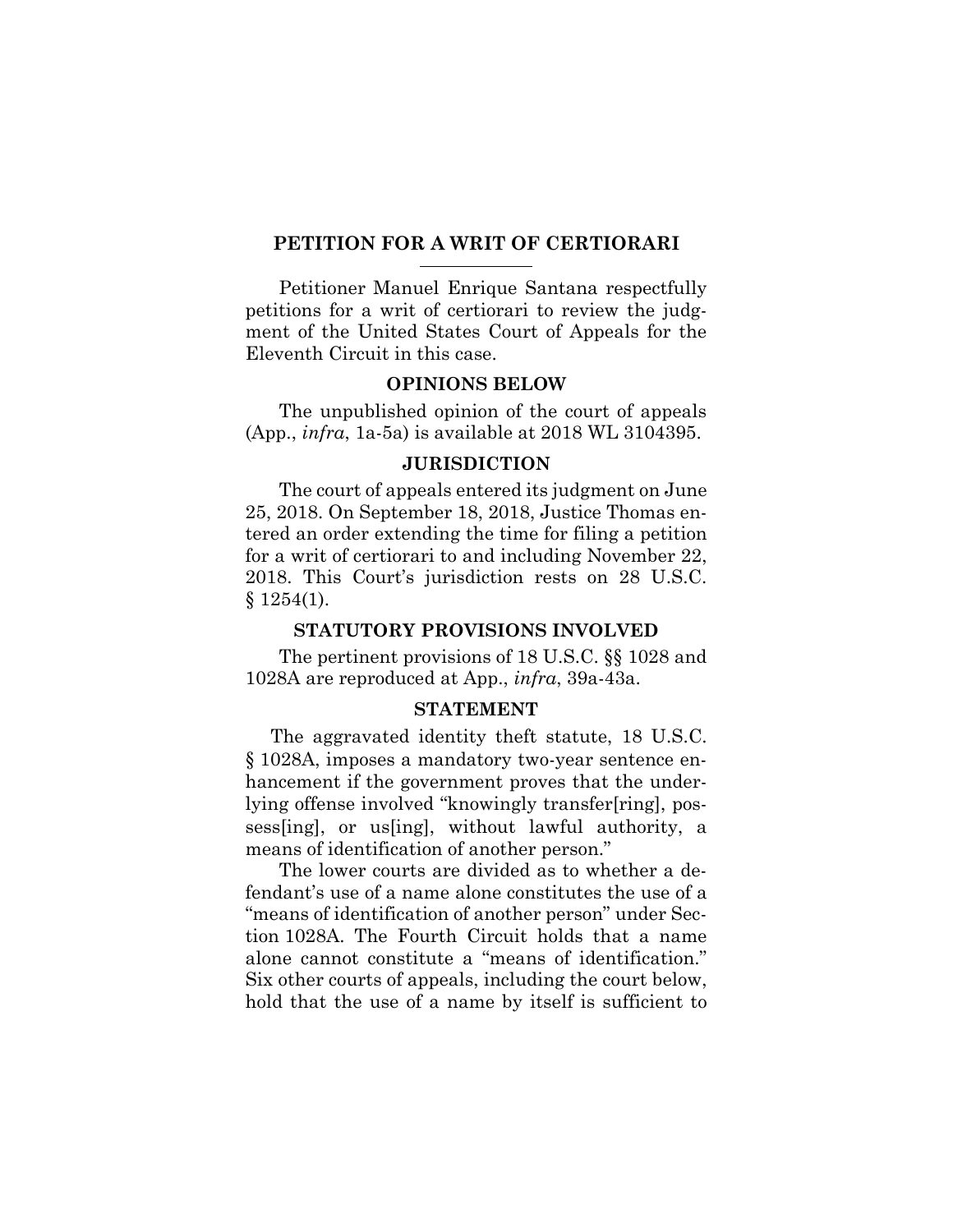support a Section 1028A conviction. This conflict produces significant inconsistencies in the statute's application based entirely on the circuit in which defendants are prosecuted: individuals situated like petitioner would not be subject to criminal liability in the Fourth Circuit. Given that the question presented arises frequently in the federal district courts, this conflict is sufficiently important to warrant this Court's attention.

The holding below that a name used alone, without any other identifying information, constitutes the use of a "means of identification" under Section 1028A contradicts the statute's text, is inconsistent with the broader historical context in which the statutory regime was adopted, and upsets the traditional balance between state and federal enforcement of criminal law. Review is plainly warranted.

#### **A. Statutory Background.**

The statutory provision at issue in this case, 18 U.S.C. § 1028A, is titled "Aggravated identity theft." It is the second federal statute to address the crime of identity theft.

Congress adopted the first such federal statute, 18 U.S.C. § 1028, in 1982. As initially enacted, that statute made it a federal crime to, among other things, "knowingly and without lawful authority produce[] an identification document." False Identification Crime Control Act of 1982, Pub. L. No. 97-398, § 2, 96 Stat. 2009, 2009-2011. The term "identification document" was defined as a "document made or issued by or under the authority of the United States Government, a State," or another government entity that "is of a type intended or commonly accepted for the purpose of identification of individuals." *Ibid*.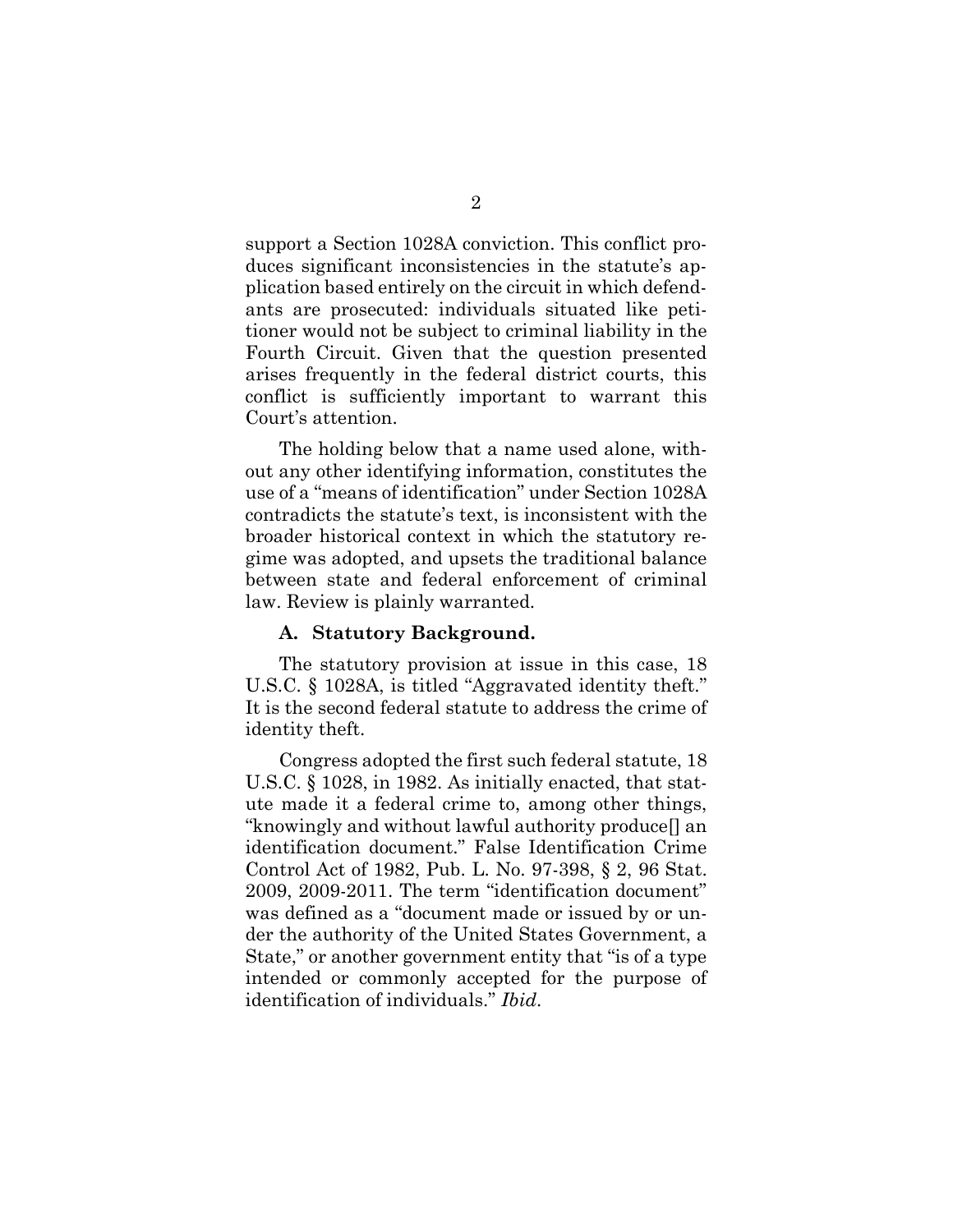In 1998, that statute was broadened to criminalize "knowingly transfer[ing] or us[ing], without lawful authority, a *means of identification* of another person" in connection with any federal crime or felony. Identity Theft and Assumption Deterrence Act of 1998, Pub. L. No. 105-318, § 3, 112 Stat. 3007, 3007 (emphasis added). Congress defined "means of identification" as "any name or number that may be used, alone or in conjunction with any other information, to identify a specific individual" and identified various particular kinds of information that satisfy the requirement, including social security numbers, driver's license numbers, and passport numbers. *Id.*, § 3, 112 Stat. at 3008.

In 2004, Congress enacted the aggravated identity theft statute, Section 1028A. This law makes it a federal crime to "knowingly transfer[], possess[], or use[], without lawful authority, a means of identification of another person" during and in relation to specified predicate felony offenses, including bank fraud, wire fraud, and various other kinds of fraud. The preexisting definition of "means of identification" set forth in Section 1028 also applies to Section 1028A.

Unlike the first statute, however, the second statute imposes a mandatory two-year prison sentence. The sentence must be served consecutive to, and not concurrent with, any other sentence—including any sentence for the underlying predicate offense. 18 U.S.C. § 1028A(b)(1)-(4).

#### **B. Factual Background.**

Petitioner Manuel Enrique Santana was employed as a manager at the Orlando Grill, a restaurant owned and operated by his family. 2 Tr. 12-13 (D. Ct. Dkt. No. 65). The restaurant offered a checkcashing service for customers. *Id*. at 13.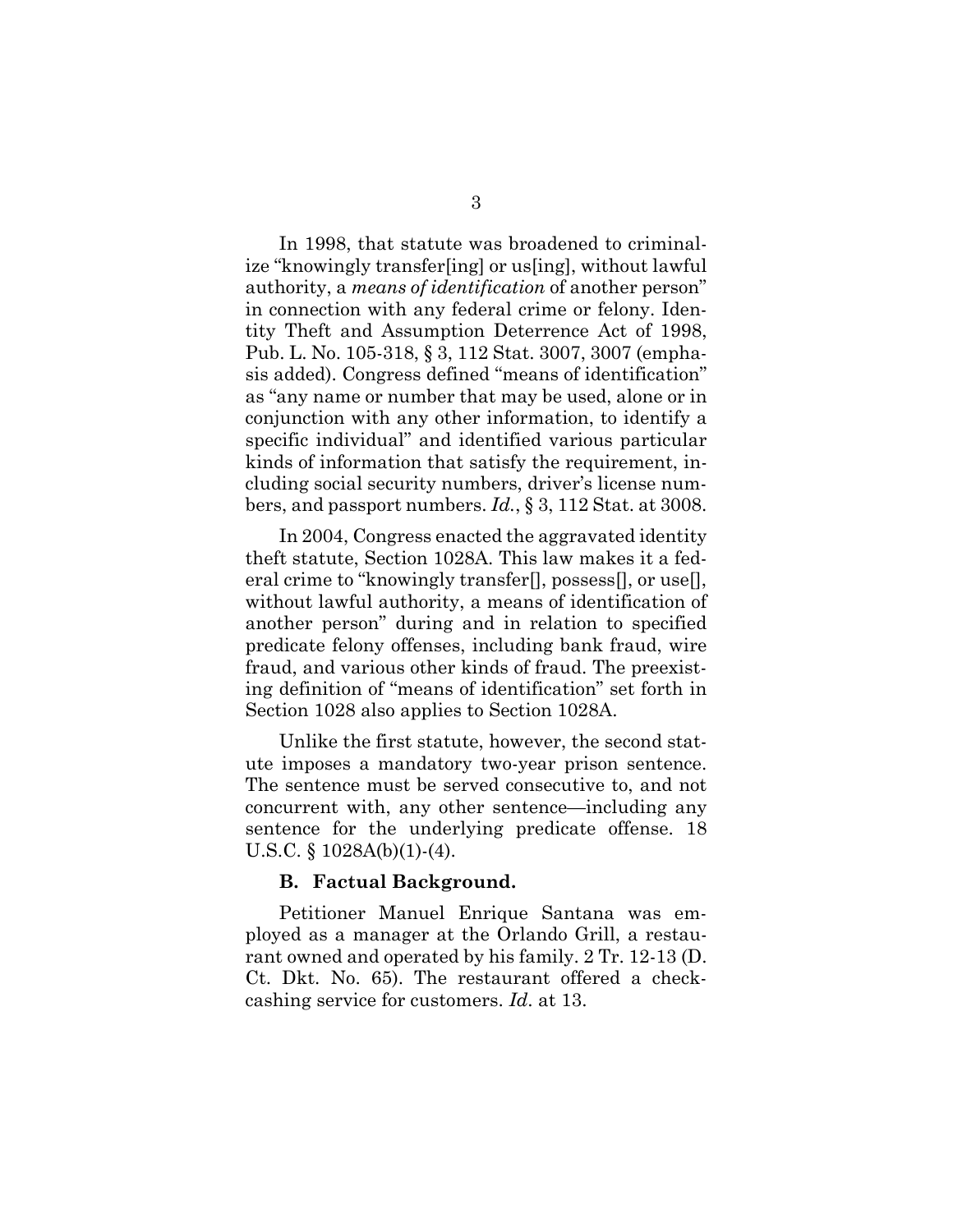Santana testified that his standard practice for cashing checks involved checking a customer's ID against a payroll or U.S. Treasury check; the customer would then endorse the check before Santana doubleendorsed it. 2 Tr. 14-15, 18. Customers received an amount of credit immediately, based on the amount of the check. *Id.* at 15. After the check cleared, Santana returned any remaining balance from the check to the customer, less the credit already extended. *Ibid.*  Other employees of the Orlando Grill testified to both the existence of a check-cashing policy and the accuracy of Santana's description. *Id.* at 64, 72, 80, 84.

From February to March 2014, Santana deposited several U.S. Treasury checks in three bank accounts to which he had access. 2 Tr. 98-116. Each check represented a federal tax refund to an individual or individuals; those individuals testified that they did not receive an expected refund check. *Ibid.* Each deposited check was endorsed, bearing the handwritten name of the individual named on the check, as well as Santana's name. *Id.* at 115.

#### **C. Proceedings Below.**

A federal grand jury charged petitioner with ten counts of theft of government property under 18 U.S.C. § 841 and five counts of aggravated identity theft under 18 U.S.C. § 1028A. With respect to the identity theft charges, the indictment specified that "[o]n or about March 7, 2014," Santana "did knowingly possess and use, without lawful authority, a means of identification of another person—that is, the names and forged signatures of other individuals—during \* \* \* a felony \* \* \* theft of public money." Redacted Indictment 2 (D. Ct. Dkt. No. 34).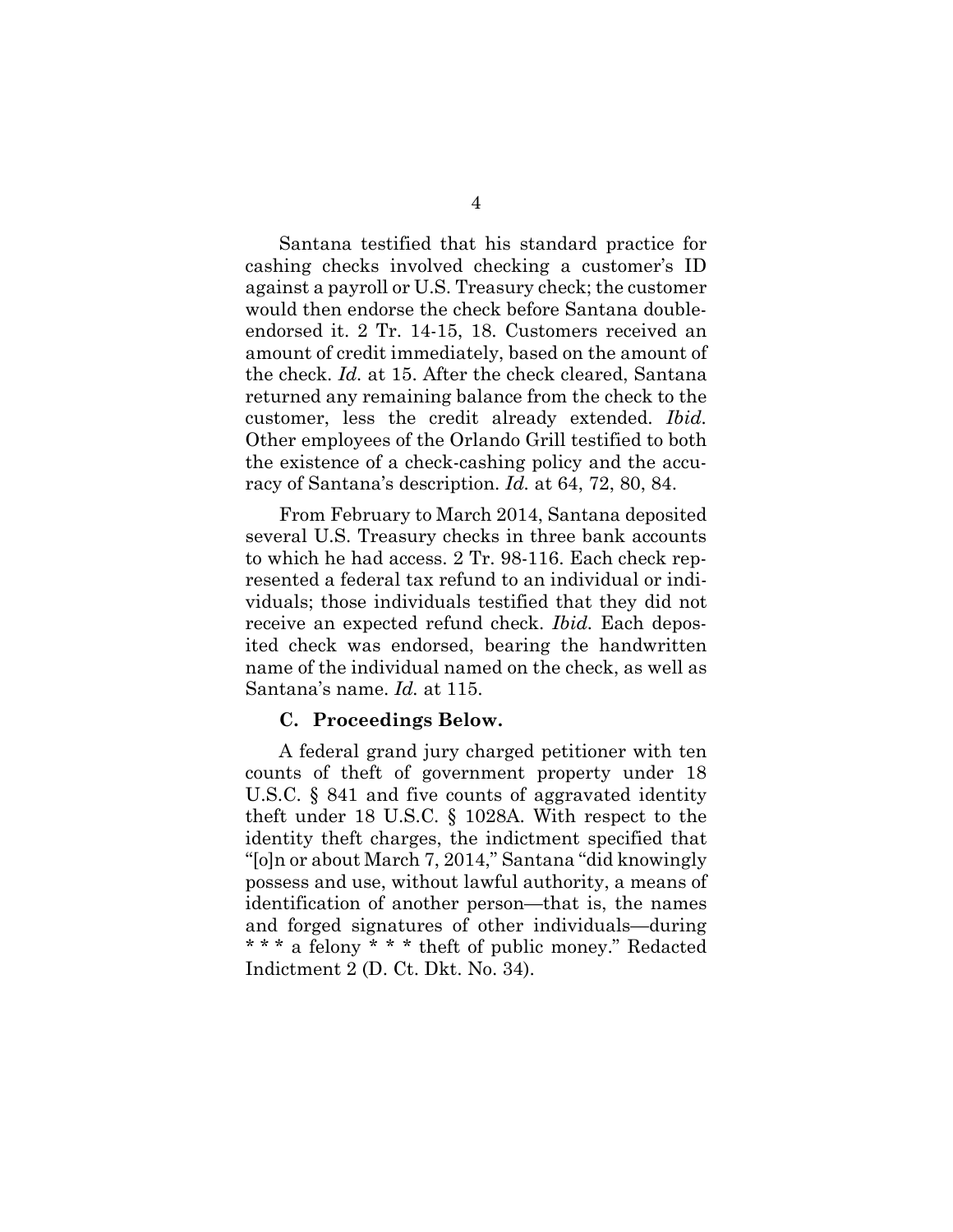At the conclusion of the trial, the district court instructed the jury that a "means of identification" under Section 1028A may include a "name \* \* \* used[] alone." App., *infra*, 37a. After deliberating, the jury convicted Santana on all counts of aggravated identity theft and all counts of theft of government property.

Santana appealed and, among other things, "challenge[d] the denial of his motion for judgment of acquittal for the five counts of identity theft." App., *infra*, 3a. The Eleventh Circuit affirmed, holding that "a person's name and forged signature is a means of identification" under Section 1028A. App., *infra*, 3a.

The court of appeals based that conclusion on its prior decision in *United States* v. *Wilson*, 788 F.3d 1298 (11th Cir. 2015). (The opinion in *Wilson* is reproduced at App., *infra*, 6a-36a.)

The defendant in that case, Freddie Wilson, was charged with aggravated identity theft for "endors[ing U.S. Treasury checks] with \* \* \* individuals' forged signatures." App., *infra*, 21a. The court of appeals relied on "the plain language of 18 U.S.C. § 1028A" to hold that "a 'means of identification' under the aggravated theft statute \* \* \* includes a signature." App., *infra*, 20a. The court further held that "a signature is understood to be a person's written name." App., *infra*, 21a. Accordingly, Wilson's use of Treasury checks bearing other people's handwritten names "was sufficient to constitute a 'means of identification' to identify a specific individual under [Section 1028A]." *Ibid.*

Applying that decision to the present case, the Eleventh Circuit noted that it had previously "held [in *Wilson*] that a person's name and forged signature is a means of identification." App., *infra*, 3a. Citing *Wilson* again, the court of appeals further observed that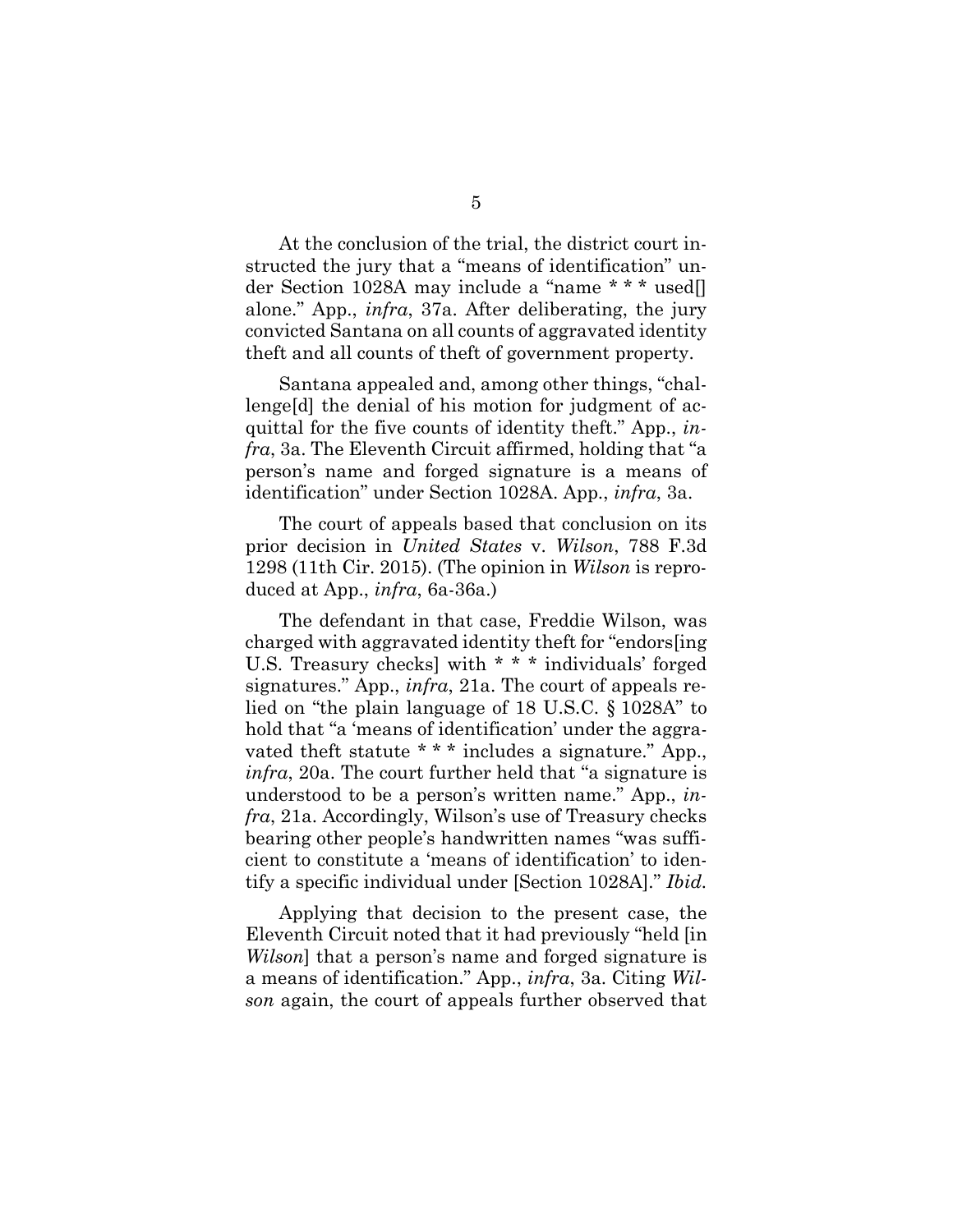"Santana deposited checks that had the signatures of what appeared to be the payees" and that "[t]he payee's names and signatures were plainly means of identification." App., *infra*, 4a.

#### **REASONS FOR GRANTING THE PETITION**

This case squarely presents a frequently recurring question concerning the scope of Section 1028A: whether the use of a name alone (whether typed or handwritten), without other identifying information, constitutes the use of a "means of identification" under Section 1028A.

The lower courts have reached conflicting conclusions regarding this issue, with the Fourth Circuit holding that a name alone cannot constitute a means of identification and six other circuits determining that a name alone does satisfy the statutory standard. This disagreement is producing conflicting outcomes on identical facts. The determination whether a person has committed identity theft—a charge that adds a two-year mandatory enhancement to the individual's sentence—hinges on the location of the crime. In Raleigh, North Carolina and Richmond, Virginia no identity-theft crime will have occurred; in Miami, Florida and Atlanta, Georgia, the opposite is true.

In light of the acknowledged circuit split, the importance of the issue, and the clear presentation of the issue in this case, the petition should be granted.

## **A. The circuits are divided over whether a name alone constitutes a "means of identification."**

The Eleventh Circuit recently acknowledged that there is a square conflict among the courts of appeals on the question presented, stating that there is "conflict in the circuits on whether the use of someone's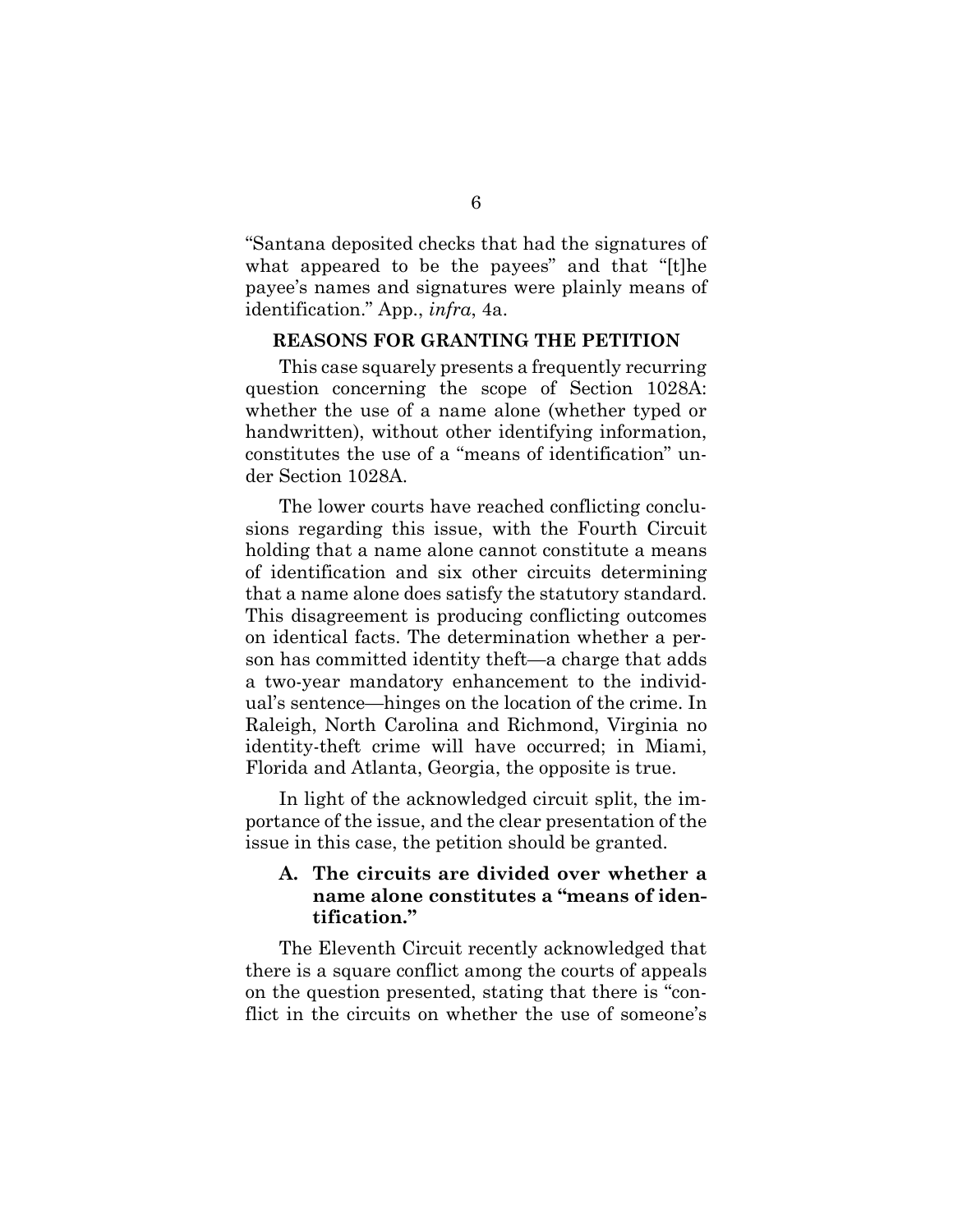name qualifies as a 'means of identification'" under Section 1028A. App., *infra*, 18a. The Fourth Circuit's interpretation of the statute—that the use of a name alone does not constitute use of a "means of identification"—conflicts with the Eleventh Circuit rule, applied in the decision below, that a name used on a check does constitute a "means of identification" under Section 1028A.

> *1. The Fourth Circuit holds that a name alone is insufficient to constitute a "means of identification."*

According to the Fourth Circuit, a name cannot constitute a means of identification under the statute because a name alone does not provide sufficient information to identify a specific individual, as required by the definition of "means of identification" in Section 1028.

In *United States* v*. Mitchell*, the Fourth Circuit held that Section 1028A was not violated by the use of counterfeit checks and a false driver's license bearing another individual's name. 518 F.3d 230 (4th Cir. 2008). The court began its analysis by noting that even though the statute defines "means of identification" broadly, the "definition's overriding requirement is that a means of identification—that is, an identifier or identifiers—must be sufficient 'to identify a specific individual.'" *Id.* at 234. The court emphasized that "[t]he definition, in other words, allows for an identifier, taken alone or together with other information, to qualify as a means of identification so long as the sum total of information identifies a specific individual." *Ibid*.

With respect to that requirement, the court held that a name alone "would likely not be sufficiently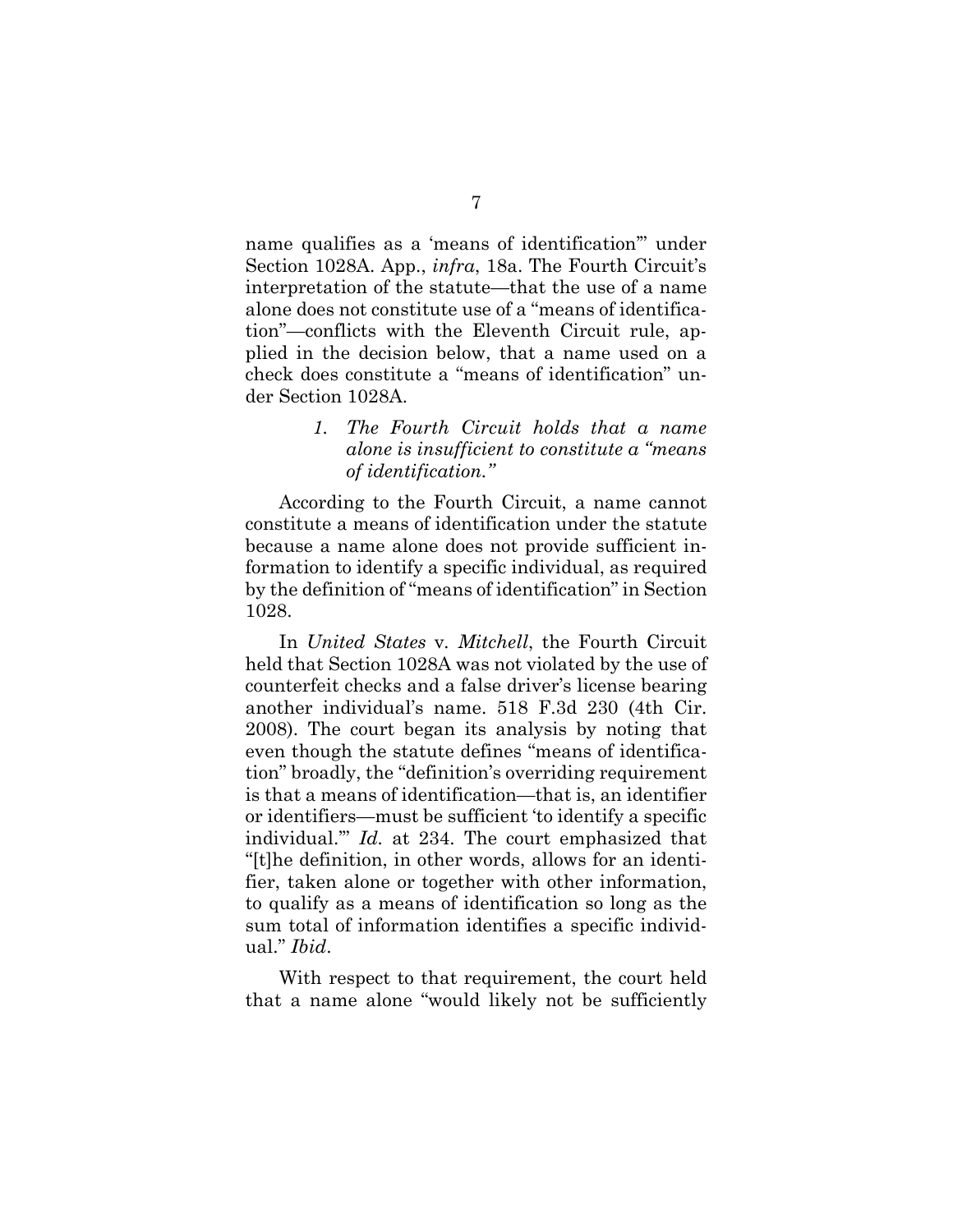unique to identify a specific individual because many persons have the same name." *Mitchell*, 518 F.3d at 234. A name is therefore a "non-unique identifier" unable to identify a specific individual unless it is used in conjunction with additional identifying information. *Ibid.* The court concluded that it is only "when \* \* \* a non-unique identifier is coupled with other information to identify a specific individual, [that] 'a means of identification of another person' is created." *Ibid*.

The *Mitchell* court specifically noted that there were two individuals in the State that had driver's licenses and who could be identified by the name, city of residence, and year of birth used by the defendant. In this way, the defendant "did not couple his use of that name with a sufficient amount of correct, distinguishing information to identify a specific Marcus Jackson, as required by the statute." *Mitchell*, 518 F.3d at 232. The court held that the defendant's use of a name by itself did not satisfy the specificity criterion in Section 1028. Accordingly, neither the check nor the driver's license constituted a "means of identification" under Section 1028A.

In light of *Mitchell*'s holding, this case would have come out differently if Santana had been prosecuted in the Fourth Circuit. Santana, like the defendant in *Mitchell*, was accused of using the handwritten names of various individuals to commit fraud. By holding that Santana's use of a name alone, which may identify multiple individuals, constituted the use of a means of identification under Section 1028A, the court's decision in this case squarely conflicts with the holding in *Mitchell*.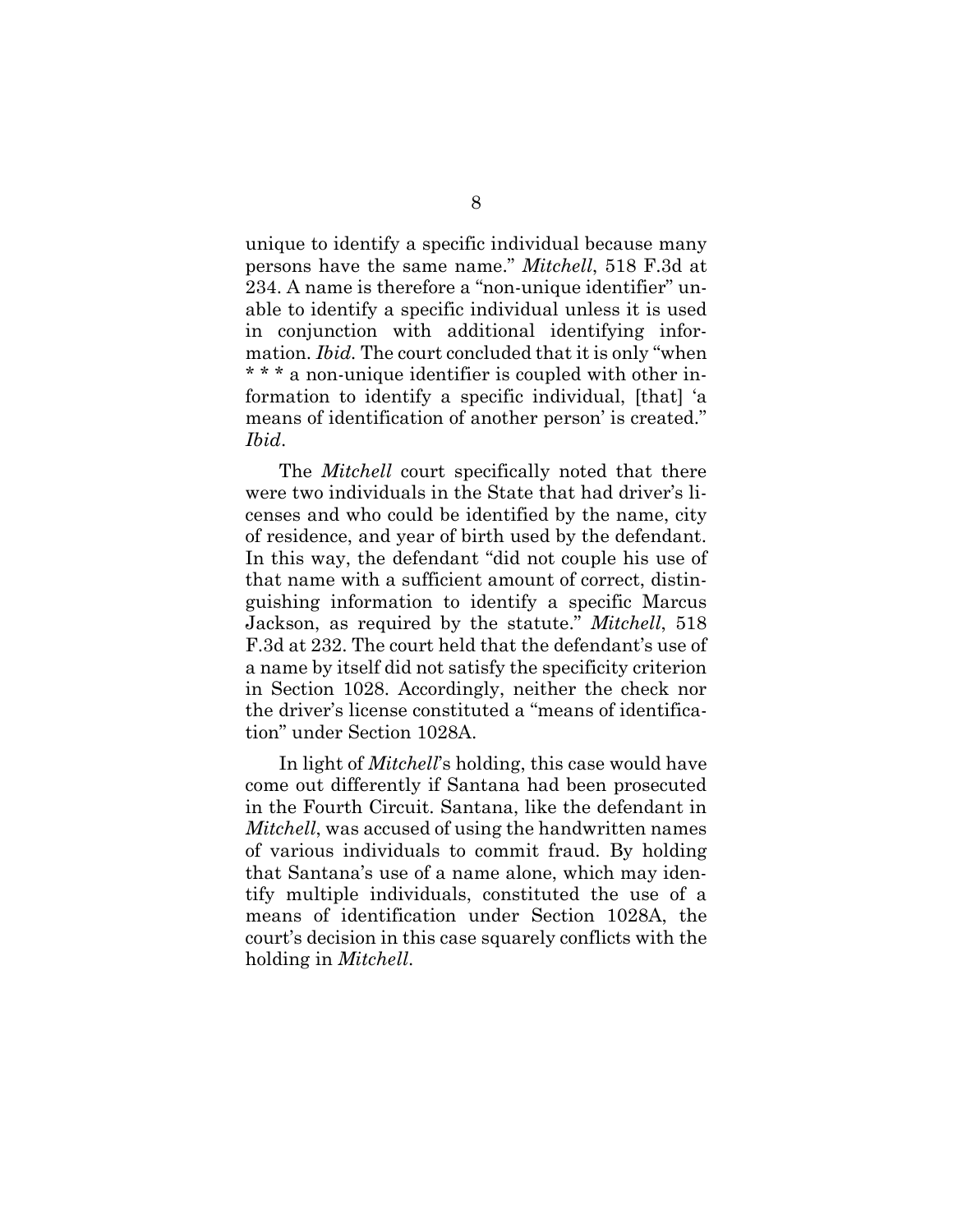### *2. Six courts of appeals have held that a name alone is sufficient to constitute a "means of identification."*

Like the Eleventh Circuit in *Wilson*, the First, Sixth, Seventh, Ninth, and Tenth Circuits have held that use of a name alone, whether typed or handwritten, constitutes the use of a "means of identification" under Section 1028A.

In a frequently cited opinion, the Ninth Circuit held in *United States* v*. Blixt* that a signature is a name and that a name alone suffices for the purpose of applying Section 1028A. 548 F.3d 882 (9th Cir. 2008). The court observed that "[t]he Aggravated Identity Theft statute defines the term 'means of identification' in a way that makes reasonably clear that forging another's signature on a check constitutes the use of a means of identification." *Id.* at 887.

The *Blixt* court stated that the statute's definition of "means of identification" "includes the use of a name, alone or in conjunction with *any other* information, as constituting the use of a means of identification so long as the information taken as a whole identifies a specific individual." 548 F.3d at 887. It thus focused on the broad range of information that may be used to create a means of identification, in contrast to the Fourth Circuit's conclusion in *Mitchell* that the "means of identification" must be sufficiently specific to identify a particular person.

Utilizing similar reasoning, the Eleventh Circuit in *Wilson* held that "the use of a person's name and forged signature sufficiently identifies a specific individual to qualify as a 'means of identification' under the aggravated identity theft statute." App., *infra*, 19a. Citing *Blixt*, the court agreed that "'[b]y using the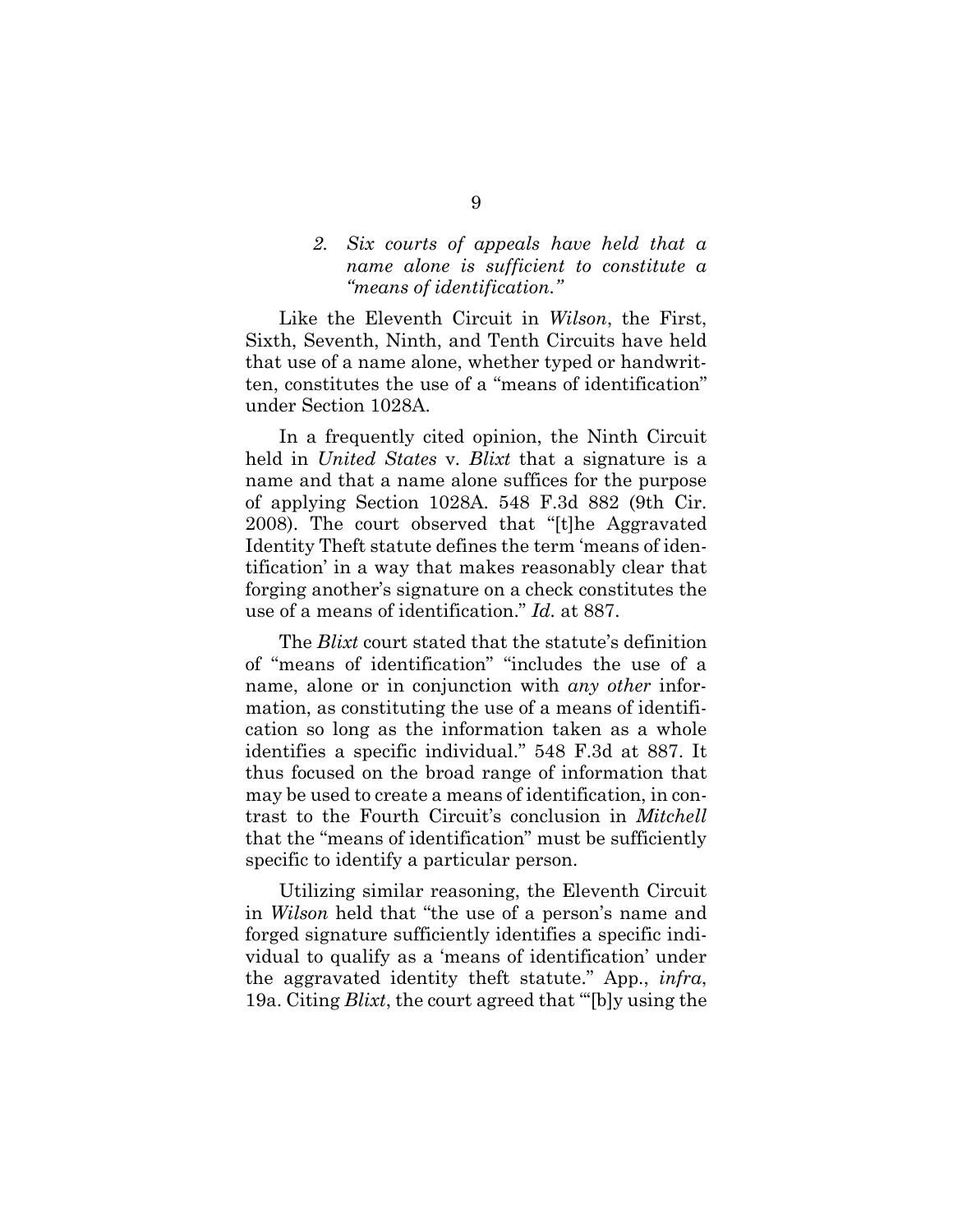word 'any' to qualify the term 'name,' the statute reflects Congress's intention to construct an expansive definition' that includes a signature." App., *infra*, 20a.

Cases in the other circuits have similarly held that a name used alone, without other identifying information, constitutes a means of identification. *United States* v*. Morel*, 885 F.3d 17 (1st Cir. 2018); *United States* v*. Thomas,* 763 F.3d 689 (7th Cir. 2014); *United States* v*. Porter*, 745 F.3d 1035 (10th Cir. 2014); *United States* v*. Miller*, 734 F.3d 530 (6th Cir. 2013).

Importantly, each of these decisions fails to square its holding with the statutory text's requirement that a "means of identification" be able to identify a specific individual. Each court's inquiry ends with the observation that the statutory definition includes the word "name" in the list of identifiers that may constitute a means of identification.

Like the Eleventh Circuit in *Wilson*, these courts did not assess whether a name, absent additional information, can satisfy the statute's requirement that the means of identification be able to identify a specific person. That approach conflicts with the Fourth Circuit's reasoning that a name used *alone* would likely fail to identify a specific individual, as required by the statute—and that a name satisfies the statutory standard only when it is used in conjunction with other information that provides the necessary specificity.

#### **B. The question presented is important.**

The question presented is self-evidently important. Federal district courts frequently are obligated to determine whether "means of identification" under Section 1028A may be satisfied by the use of a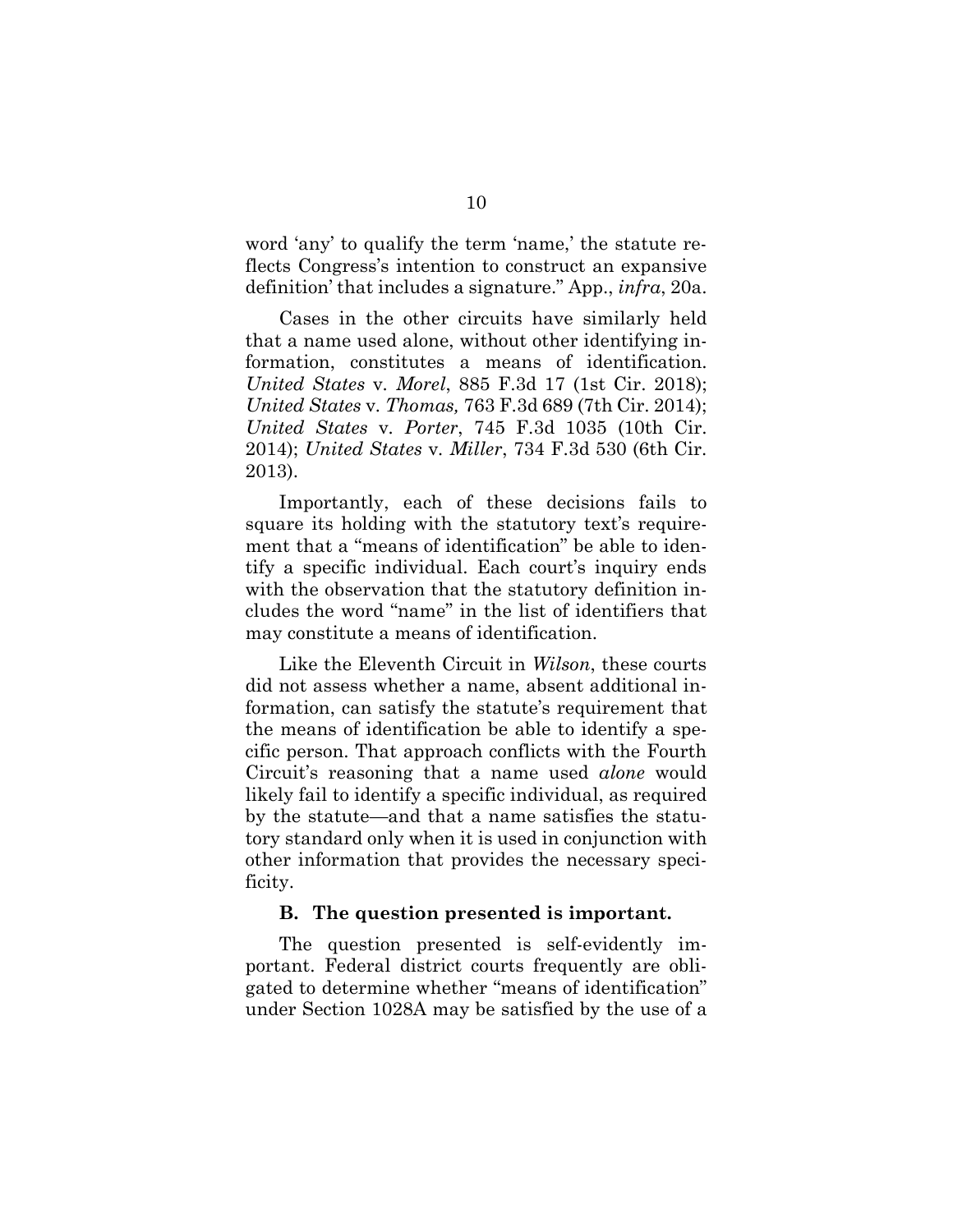name alone, whether typed or handwritten, with significant disagreement in their conclusions.<sup>1</sup>

<sup>1</sup> See*, e.g.*, *United States* v. *Halali*, 2017 WL 3232566, at \*6 (N.D. Cal. July 28, 2017); *United States* v. *Michael*, 2017 WL 1684529, at \*1 (W.D. Ky. May 1, 2017), rev'd and remanded, 882 F.3d 624 (6th Cir. 2018); *United States* v. *Tomasino*, 2017 WL 752151, at \*1 (D.R.I. Feb. 27, 2017); *United States* v. *Robinson*, 2016 WL 7406980, at \*2 (N.D. Cal. Dec. 22, 2016); *United States* v. *Williams*, 2016 WL 4815801, at \*1 (M.D. Fla. Sept. 14, 2016); *Tinoco* v. *United States*, 2016 WL 5957622, at \*1 (E.D.N.C. Sept. 8, 2016), report and recommendation adopted in part, 2016 WL 5947269 (E.D.N.C. Oct. 13, 2016); *United States* v. *Silvers*, 2016 WL 3906649, at \*8 (N.D. Ind. July 18, 2016); *United States* v. *Thomas*, 227 F. Supp. 3d 981, 982 (N.D. Ill. 2016); *United States* v. *Willis*, 2016 WL 9000785, at \*2 (N.D. Ga. Jan. 20, 2016), aff'd, 678 F. App'x 964 (11th Cir. 2017); *United States* v. *Barnette*, 2015 WL 3879875, at \*4 (W.D. Va. June 23, 2015); *United States* v. *Lawrence*, 2015 WL 856866, at \*1 (S.D. W. Va. Feb. 27, 2015); *United States* v. *Reeves*, 2014 WL 7408854, at \*9 (N.D. Ohio Dec. 30, 2014), aff'd, 636 F. App'x 350 (6th Cir. 2016); *United States* v. *White*, 2014 WL 12703725, at \*3 (M.D. Fla. Nov. 26, 2014), aff'd, 654 F. App'x 956 (11th Cir. 2016); *United States* v. *De La Cruz*, 2014 WL 3925497, at \*1 (D. Mass Aug. 12, 2014); *United States* v. *Duong*, 2014 WL 2159274, at \*2 (N.D. Cal. May 23, 2014); *United States* v. *Camick*, 2014 WL 1356056, at \*7-8 (D. Kan. Apr. 7, 2014); *United States* v. *Johnson*, 2013 WL 6002717, at \*2 (D. Conn. Nov. 12, 2013); *United States* v. *Jenkins*, 2013 WL 3245206, at \*5 (M.D. Ga. June 26, 2013); *United States* v. *Recker*, 2013 WL 785643, at \*12 (N.D. Iowa Mar. 1, 2013); *United States* v. *Franklin*, 2011 WL 3424448, at \*1 (C.D. Cal. Aug. 5, 2011), aff'd, 501 F. App'x 629 (9th Cir. 2012); *United States* v. *Sola-Cordova*, 789 F. Supp. 2d 281, 283 (D.P.R. 2011); *United States* v. *Mellor*, 2010 WL 3585892, at \*1 (W.D. Va. Sept. 9, 2010); *United States* v. *Lewis*, 2010 WL 3468668, at \*1 (N.D. Fla. Sept. 1, 2010), aff'd*,* 443 F. App'x 493 (11th Cir. 2011); *United States* v. *Griffiths*, 2010 WL 2652341, at \*1 (N.D. Fla. July 1, 2010); *United States* v. *Forest*, 2010 WL 2399554, at \*1 (D. Me. June 11, 2010); *United States* v. *Wilcox*, 2010 WL 55964, at \*7 (W.D. Mich. Jan. 4, 2010); *United States* v. *Hanson*, 2009 WL 2460887, at \*5 (C.D. Cal. Aug. 6, 2009).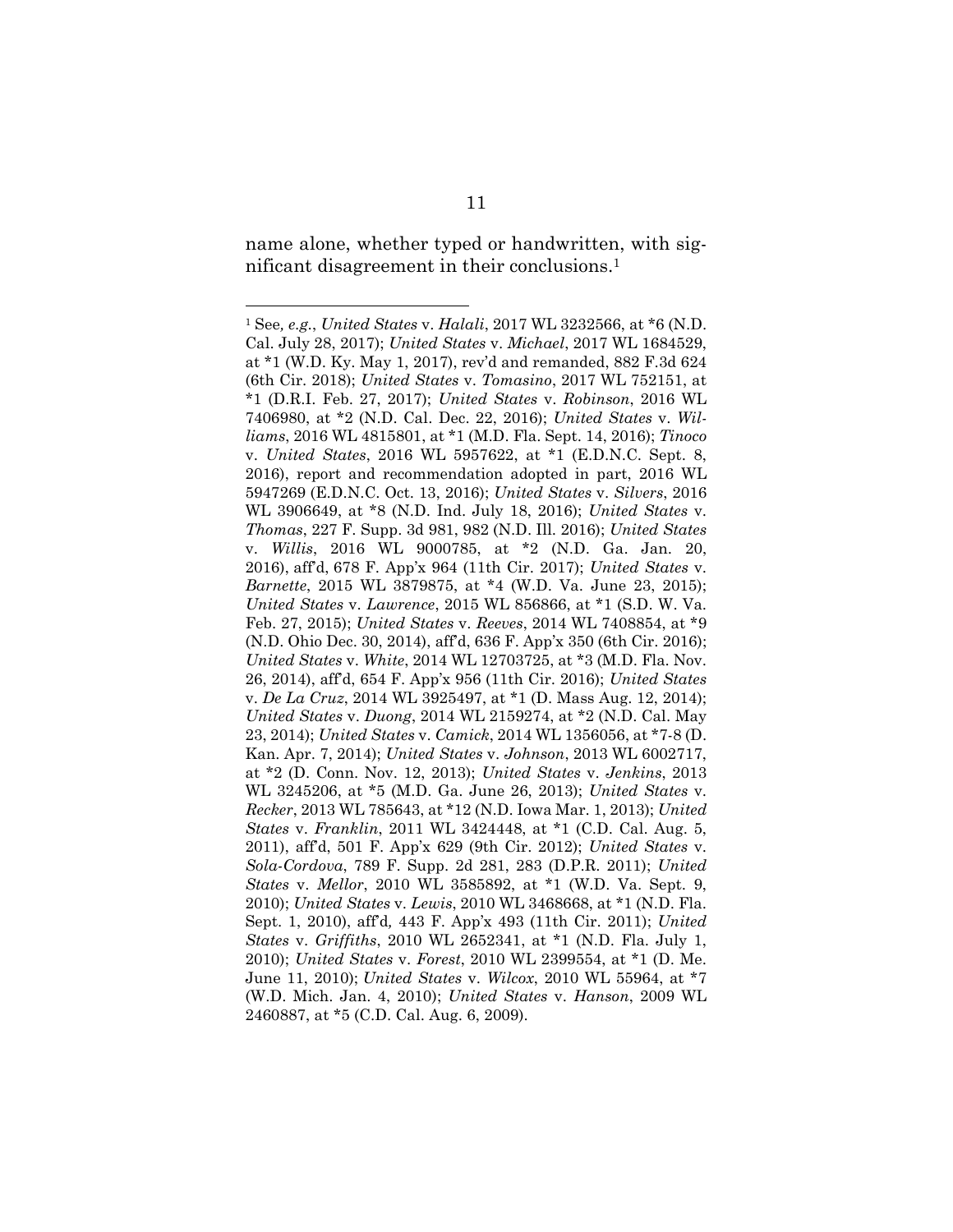This disagreement among the lower courts means that Section 1028A's application varies based on geographic location. Because the statute imposes a mandatory two-year prison sentence in addition to any sentence for the underlying offenses, this variation significantly impacts those who are convicted under Section 1028A. When a case involves the use of a name alone, some individuals will serve two additional years in prison, while others will not. This Court should intervene to ensure uniformity in the numerous cases that arise in federal courts presenting this issue.

### **C. The use of a name alone is not the use of a "means of identification" under Section 1028A.**

The aggravated identity theft statute makes it a crime to "transfer[], possess[], or use[]" a "means of identification of another person" during and in relation to certain felony offenses. 18 U.S.C. § 1028A(a)(1). A "means of identification" is "any name or number that may be used, alone or in conjunction with other information, *to identify a specific individual*." *Id.*  § 1028(d)(7) (emphasis added). Because a name alone—whether typed or handwritten—is not sufficient to identify a specific individual, it is not a "means of identification" under the statute. Therefore, Santana did not violate Section 1028A.

### *1. A name alone cannot identify a specific individual*

The aggravated identify theft statute makes clear that certain categories of information can by themselves "identify a specific individual" and thus constitute a "means of identification." 18 U.S.C. § 1028-  $(d)(7)$ . The statute lists many such examples: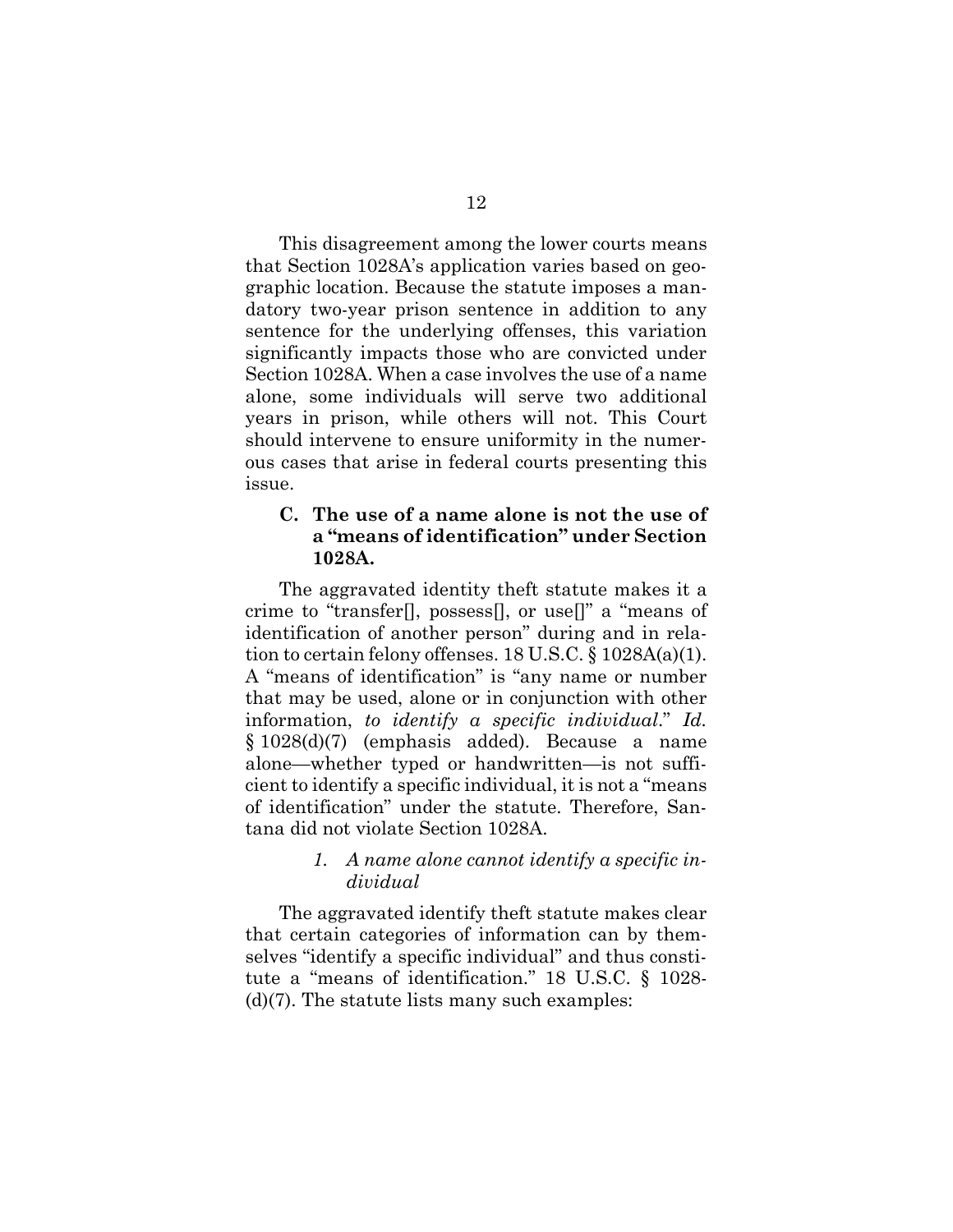- Social Security numbers;
- State- or government-issued driver's license or identification numbers;
- alien registration numbers;
- government passport numbers;
- employer or taxpayer identification numbers;
- unique biometric data, such as fingerprints, voice prints, retina or iris images, or other unique physical representations;
- unique electronic identification numbers, addresses, or routing codes; and
- telecommunication identifying information or access devices.

*Ibid.* Because each of these is unique—that is, belongs to only *one* person—it can identify a specific individual.

Other kinds of information, however, "identify a specific individual," and thus constitute a "means of identification," only when used "in conjunction with" "other information." 18 U.S.C.  $\S$  1028(d)(7). The statute lists two such examples: names and dates of birth. *Id.* § 1028(d)(7)(A). Knowing someone's name or date of birth would narrow an inquiry to a particular class of persons—for instance, all Jane Does or all persons born on June 1, 2000—neither one alone is unique because many persons bear the same name or have the same date of birth. For that reason, names and dates of birth must be used "in conjunction with other information" to constitute "means of identification" under the statute. They are insufficient by themselves to satisfy the statutory test.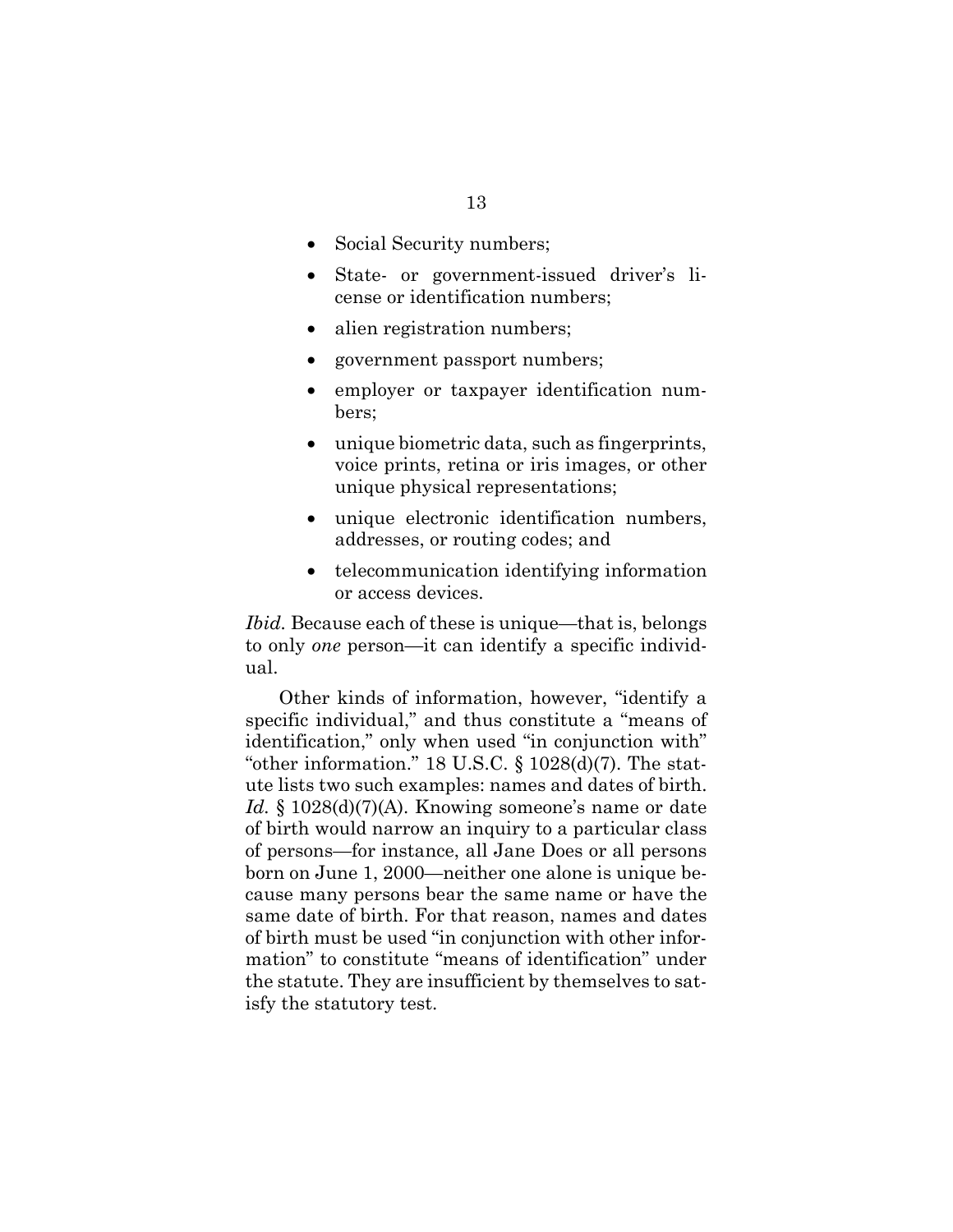Further, whether a name is handwritten or typed has no bearing on whether it is a "means of identification" under 18 U.S.C. § 1028A. Under the statute, information constitutes a "means of identification" only when it can "identify a specific individual." A handwritten name can no more identify a specific individual than a typed name can because each conveys the *exact same* information: a first and a last name. Thus, in this case, the cursive names handwritten on Treasury checks were not "means of identification" under Section 1028.

### *2. The historical context of Section 1028 and Section 1028A supports this interpretation*

This interpretation is also compelled by the historical context in which Congress enacted 18 U.S.C. § 1028 and 18 U.S.C. § 1028A. While the Court need not consult this broader historical background to decide the question presented, that history supports the conclusion that use of a name alone is not sufficient to support a conviction under Section 1028A.

Names were not included as a "means of identification" in the original statutory definition. As enacted in 1982, the statute instead referred instead to "identification document[s]" and defined that term to mean

a document made or issued by or under the authority of the United States Government, a State, political subdivision of a State, [or] a foreign government \* \* \* which, when completed with information concerning a particular individual, is of a type intended or commonly accepted for the purpose of identification of individuals.

False Identification Crime Control Act of 1982, Pub. L. No. 97-398, § 2, 96 Stat. 2009, 2009-2011. Thus, the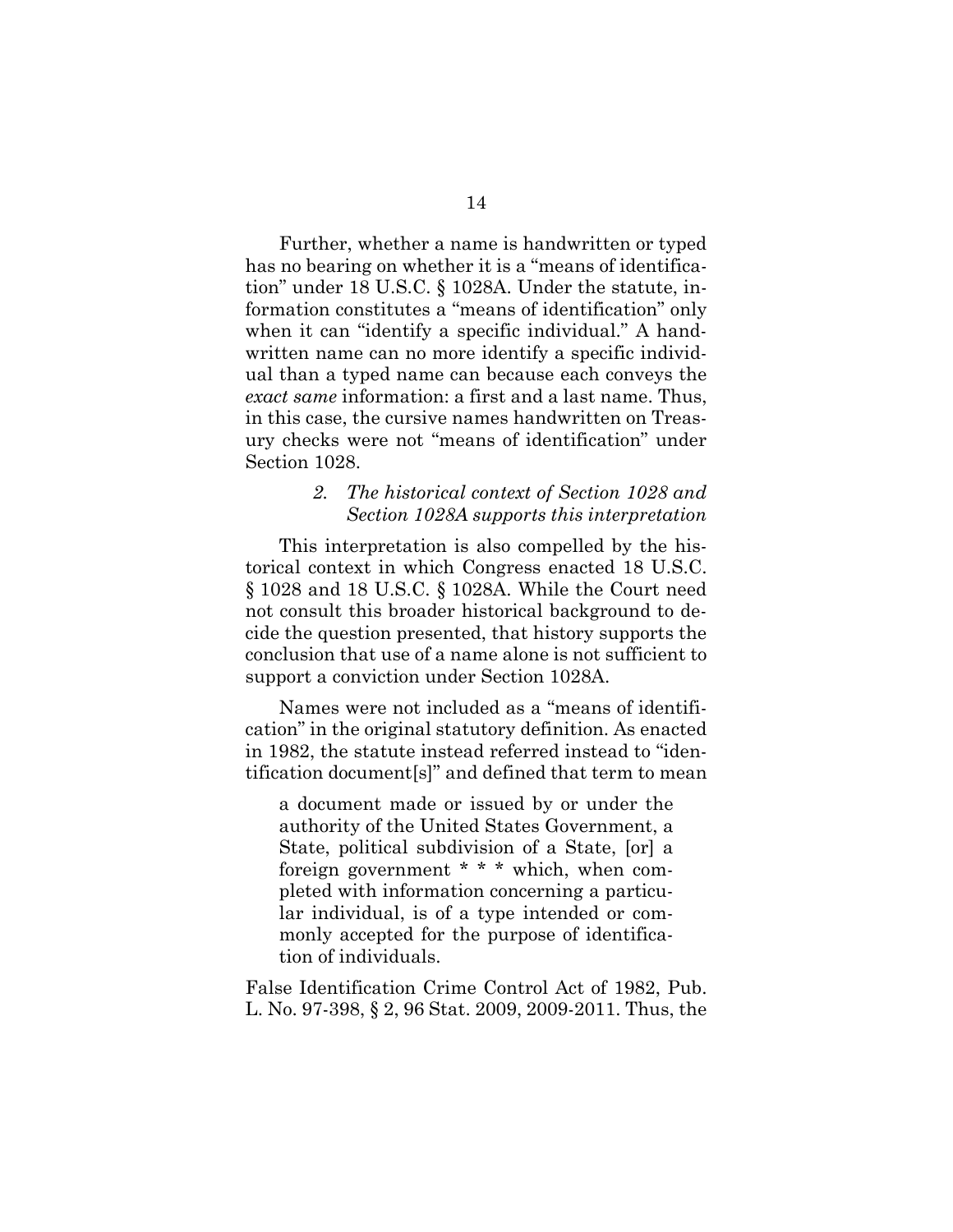federal identity theft regime was initially concerned only with formal identity documents issued by a government entity that identified a specific individual.

In 1998, the Identity Theft and Assumption Deterrence Act revised the statutory definition to list specific types of identify documents and identifying information, preceded by the general reference to "any name or number that may be used, alone or in conjunction with any other information, to identify a specific individual." Identity Theft and Assumption Deterrence Act of 1998, Pub. L. No. 105-318, § 3(a)-(h)(1), 112 Stat. 3007, 3007-3009.

This amendment retained the statute's focus on formal identity documents and other unique identifiers, but it also ensured that other equally specific information would be encompassed by the statute. Certainly Congress expressed no intent to drastically expand the federal identity theft regime to reach every misuse of a name alone.

At the time Section 1028A was enacted in 2004, the "growing problem of identity theft" was understood to involve the misuse of uniquely identifying personal information. H.R. Rep. No. 108-528, at 3 (2004). The House committee report contains an extended list of examples of identity theft. Of the ten scenarios described, not one involves the use of a name alone. *Id.* at 5-6. Instead, these examples depict the theft of unique personal information, like Social Security numbers (*id.* at 6) or credit card information (*id.* at 5).

These examples are consistent with the evolution of the definition—restricting the reach of this criminal statute to the use of information that identifies a specific person.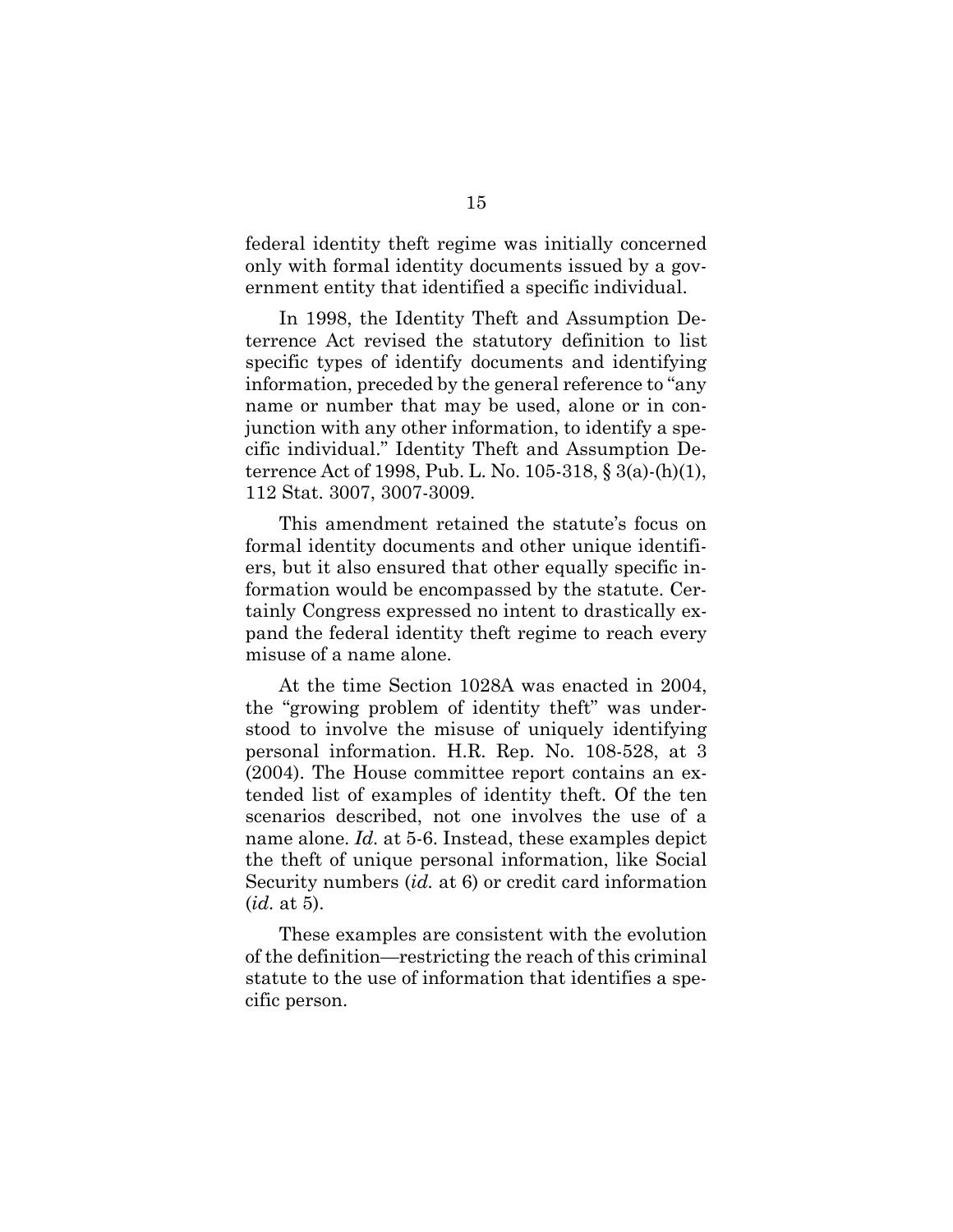## *3. Interpreting Section 1028A to encompass the use of a name alone will federalize numerous crimes traditionally policed by the States*

The Court has held that Congress must convey its purpose clearly before the Court will interpret a federal law to alter the balance between "federal crimes and conduct readily denounced as criminal by the states." *United States* v. *Bass*, 404 U.S. 336, 337 (1971). In *Bass* and subsequent decisions, the Court has refused to construe a statute as a plenary ban on fraud unless Congress has included in the statute's text a clear congressional statement requiring such an interpretation. *Loughrin* v. *United States*, 573 U.S. 351 (2014); *Bond* v. *United States*, 572 U.S. 844 (2014); *Jones* v. *United States*, 529 U.S. 848 (2000).

Interpreting the statutory definition of "means of identification" to encompass the use of a name alone will have just such an effect. Because there is no indication of congressional intent to alter the federal-state balance, that construction of the statute must be rejected.

Section 1028's definition of "means of identification" applies both to the offense created by Section 1028 and to the one created by Section 1028A. While Section 1028A requires a predicate felony offense involving a federal element, Section 1028 has no parallel requirement. If the "means of identification" definition were construed to include use of a name alone, it would expand the reach of Section 1028 far into the States' domain—swallowing up everyday fraud offenses that have long been the purview of state law.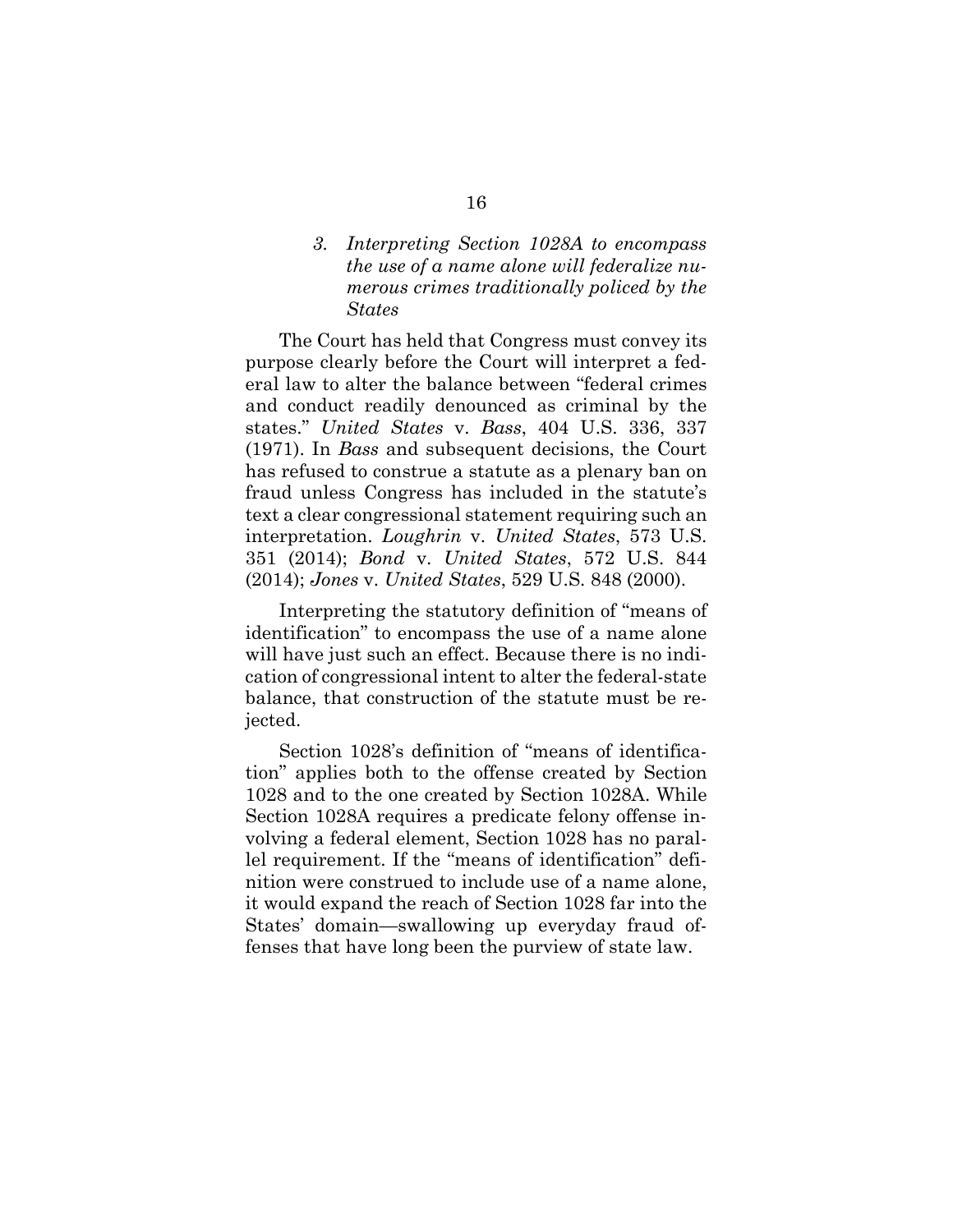For instance, Section 1028 applies to anyone who "knowingly transfers, possesses, or uses, without lawful authority, a means of identification of another person with the intent to commit, or to aid or abet, or in connection with, any unlawful activity that \* \* \* constitutes a felony under any applicable State or local law." If "means of identification" is read to include a name alone, whether typed or handwritten or both, then any person who uses another person's name in violation of a state law has also committed a federal crime. For example, under Section 1028, a person signing another's name to cash a check at a state bank could be federally prosecuted and imprisoned for up to fifteen years.

Indeed, any use of a name in committing a fraud in violation of state law would automatically become a federal felony. But the use of forged names to commit fraud is routine, and is routinely the province of state law.

Certainly there is no clear evidence of congressional intent to intrude so dramatically into the States' domain. This Court has held that a broad, general definition by itself does not constitute a clear congressional statement that the statute should extend to areas traditionally policed by the state. See *Bond*, 572 U.S. at 844.

This is especially true if the federal statutory provision in question contains qualifying words that can limit the scope of its application. See *Jones* v. *United States*, 529 U.S. 848 (2000). Section 1028's "means of identification" definition contains precisely such qualifying words: it requires that the information be able to identify a specific individual.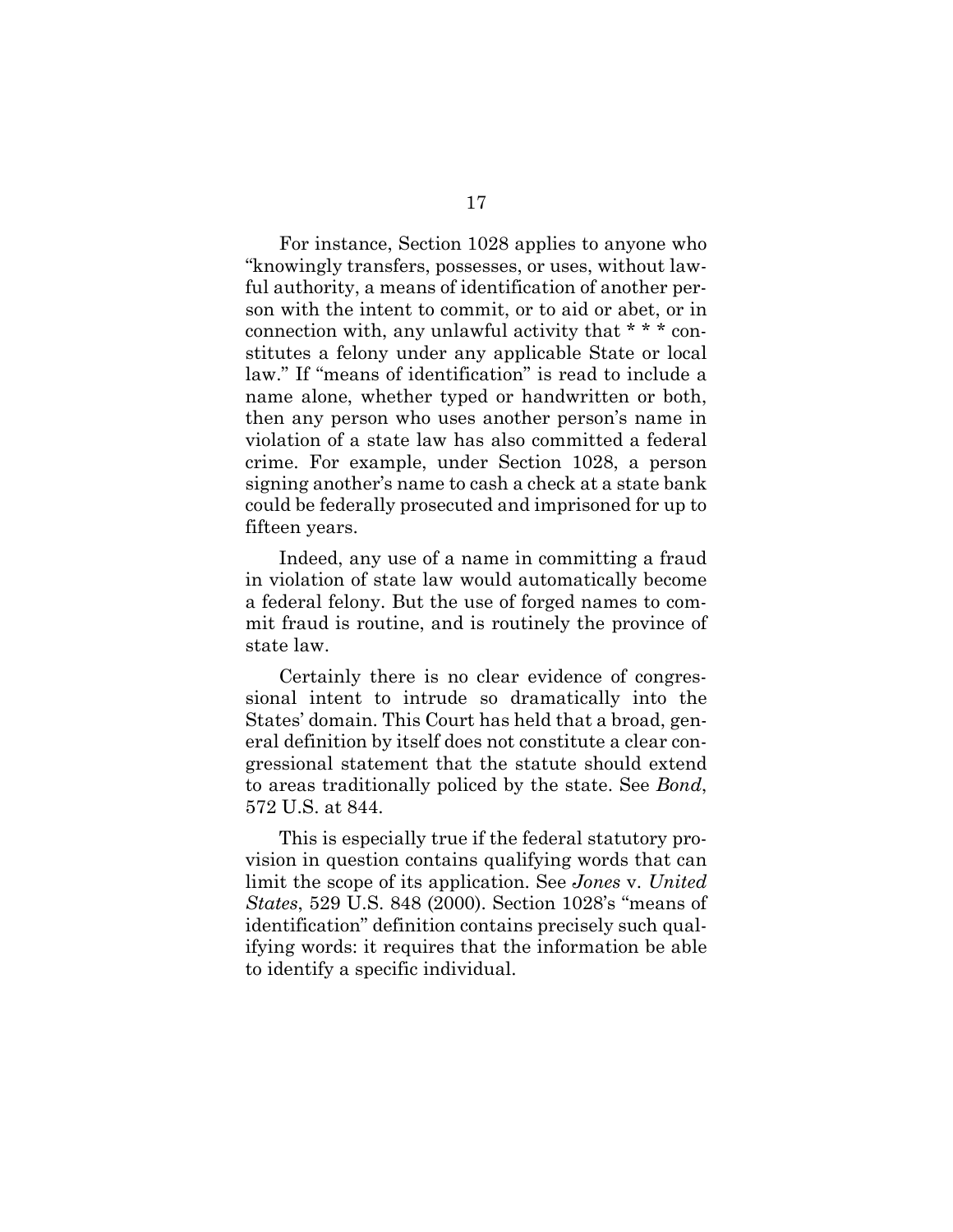Nor does the legislative history of Section 1028A provide a clear statement of such intent. In *Rewis* v. *United States*, the Court noted that an expansive construction of the Travel Act would "alter sensitive federal-state relationships, could overextend limited federal police resources, and \* \* \* transform relatively minor state offenses into federal felonies" based solely on geographic location. 401 U.S. 808, 812 (1971). The Court emphasized that the absence of any discussion of that result in the legislative history "strongly suggests that Congress did not intend that the Travel Act should apply to criminal activity solely because that activity is at times patronized by persons from another State." *Ibid*.

That same reasoning applies here. An expansive interpretation of the definition of "means of identification" would drastically extend the reach of Section 1028A, with the result that the mere use of another person's name would transform state offenses into federal felonies. Given the absence from the legislative history of any indication that Congress intended that result, the term "means of identification" should be interpreted narrowly.

For this reason as well, therefore, "means of identification" must be interpreted to exclude the use of a name alone.

#### **CONCLUSION**

The petition for a writ of certiorari should be granted.